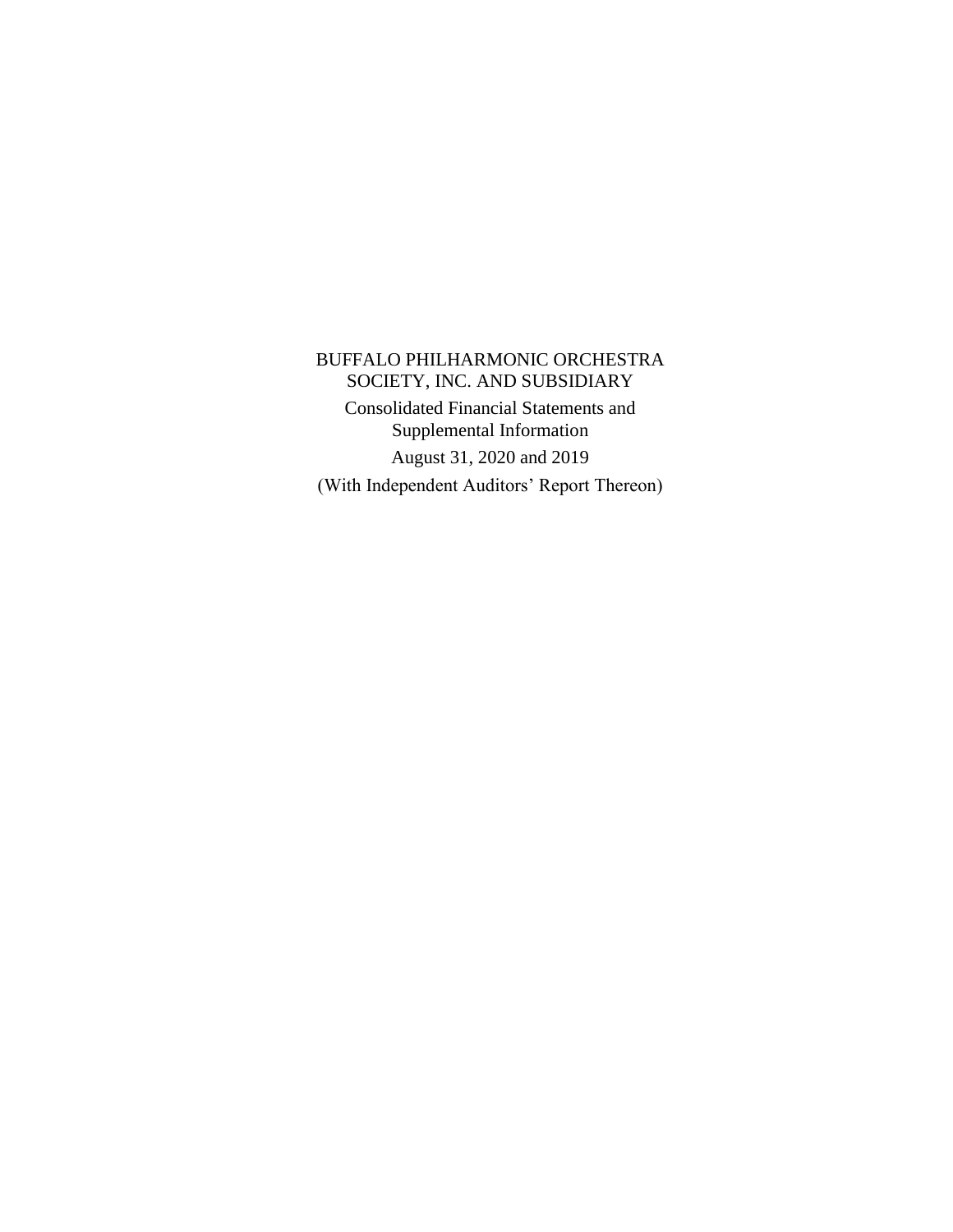Table of Contents

|                                                                                      | Page           |
|--------------------------------------------------------------------------------------|----------------|
| Independent Auditors' Report                                                         | $1 - 2$        |
| <b>Financial Statements:</b><br><b>Consolidated Statements of Financial Position</b> | 3              |
| <b>Consolidated Statements of Activities</b>                                         | $\overline{4}$ |
| <b>Consolidated Statements of Functional Expenses</b>                                | $5 - 6$        |
| <b>Consolidated Statements of Cash Flows</b>                                         | 7              |
| <b>Notes to Consolidated Financial Statements</b>                                    | $8 - 17$       |
| Schedules:<br>Schedule 1 - Consolidating Statement of Financial Position             | 18             |
| Schedule 2 - Consolidating Statement of Activities                                   | 19             |

\* \* \* \* \*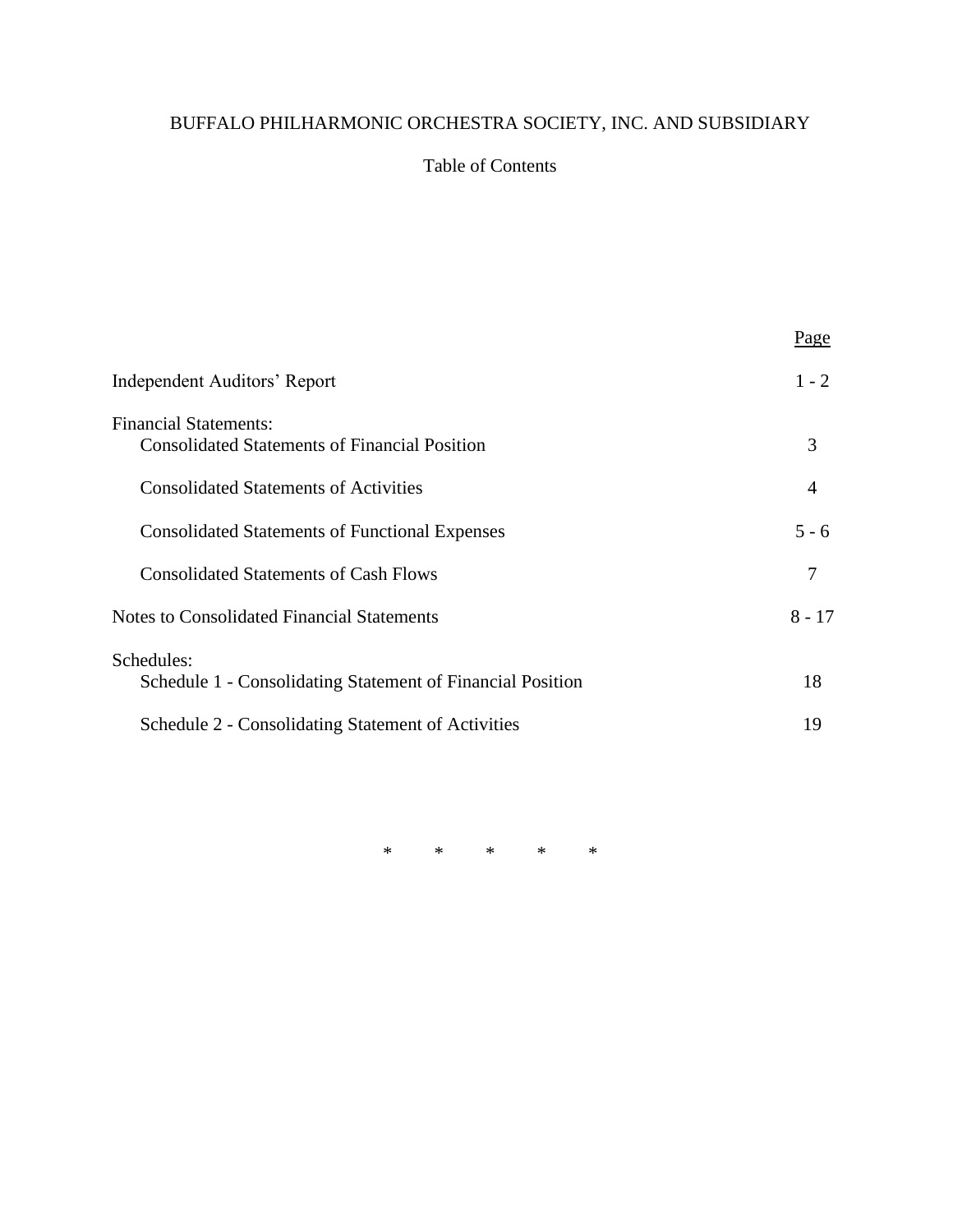

6390 Main Street, Suite 200 Williamsville, NY 14221

# INDEPENDENT AUDITORS' REPORT

P 716.634.0700 TF 800.546.7556 F 716.634.0764 W EFPRgroup.com

The Board of Trustees Buffalo Philharmonic Orchestra Society, Inc. and Subsidiary:

#### Report on the Consolidated Financial Statements

We have audited the accompanying consolidated financial statements of the Buffalo Philharmonic Orchestra Society, Inc. and Subsidiary (the BPO) (a nonprofit organization), which comprise the consolidated statement of financial position as of August 31, 2020, and the related consolidated statements of activities, functional expenses and cash flows for the year then ended, and the related notes to consolidated financial statements.

#### Management's Responsibility for the Consolidated Financial Statements

Management is responsible for the preparation and fair presentation of these consolidated financial statements in accordance with accounting principles generally accepted in the United States of America; this includes the design, implementation, and maintenance of internal control relevant to the preparation and fair presentation of consolidated financial statements that are free from material misstatement, whether due to fraud or error.

#### Auditor's Responsibility

Our responsibility is to express an opinion on these consolidated financial statements based on our audit. We conducted our audit in accordance with auditing standards generally accepted in the United States of America. Those standards require that we plan and perform the audit to obtain reasonable assurance about whether the consolidated financial statements are free from material misstatement.

An audit involves performing procedures to obtain audit evidence about the amounts and disclosures in the consolidated financial statements. The procedures selected depend on the auditor's judgment, including the assessment of the risks of material misstatement of the consolidated financial statements, whether due to fraud or error. In making those risk assessments, the auditor considers internal control relevant to the BPO's preparation and fair presentation of the consolidated financial statements in order to design audit procedures that are appropriate in the circumstances, but not for the purpose of expressing an opinion on the effectiveness of the BPO's internal control. Accordingly, we express no such opinion. An audit also includes evaluating the appropriateness of accounting policies used and the reasonableness of significant accounting estimates made by management, as well as evaluating the overall presentation of the consolidated financial statements.

We believe that the audit evidence we have obtained is sufficient and appropriate to provide a basis for our audit opinion.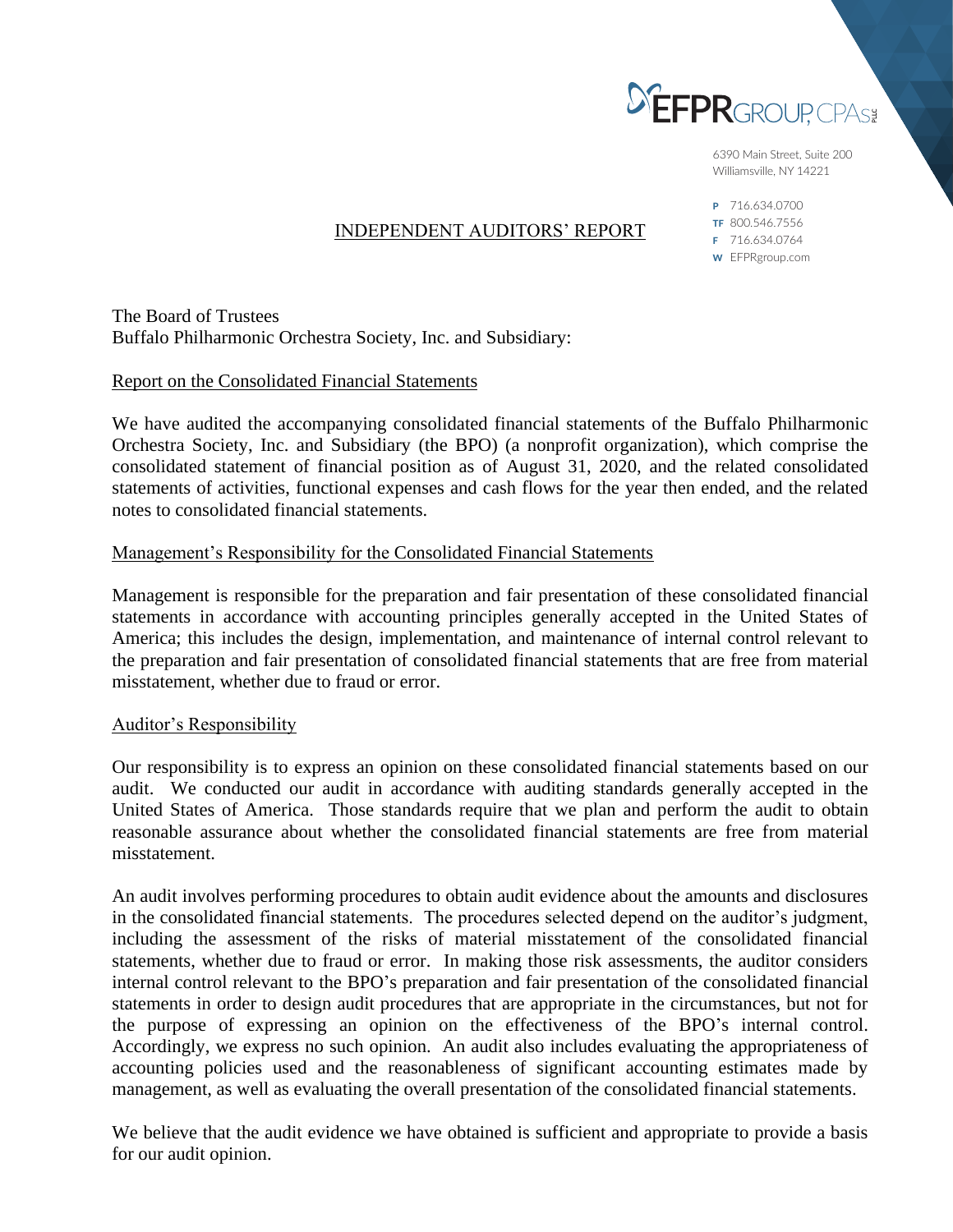#### **Opinion**

In our opinion, the consolidated financial statements referred to above present fairly, in all material respects, the financial position of the Buffalo Philharmonic Orchestra Society, Inc. and Subsidiary as of August 31, 2020, and the changes in their net assets and their cash flows for the year then ended, in accordance with accounting principles generally accepted in the United States of America.

#### Other Matters

#### Prior Period Consolidated Financial Statements

The consolidated financial statements of the Buffalo Philharmonic Orchestra Society, Inc. and Subsidiary as of August 31, 2019, were audited by other auditors whose report dated January 22, 2020, expressed an unmodified opinion on those statements.

#### Other Information

Our audit was conducted for the purpose of forming an opinion on the consolidated financial statements as a whole. The accompanying supplemental information included in Schedules 1 and 2 is presented for purposes of additional analysis and is not a required part of the consolidated financial statements. Such information is the responsibility of management and was derived from and relates directly to the underlying accounting and other records used to prepare the consolidated financial statements. The information has been subjected to the auditing procedures applied in the audit of the consolidated financial statements and certain additional procedures, including comparing and reconciling such information directly to the underlying accounting and other records used to prepare the consolidated financial statements or to the consolidated financial statements themselves, and other additional procedures in accordance with auditing standards generally accepted in the United States of America. In our opinion, the information is fairly stated, in all material respects, in relation to the consolidated financial statements as a whole.

EFPR Group, CPAS, PLLC

Williamsville, New York January 29, 2021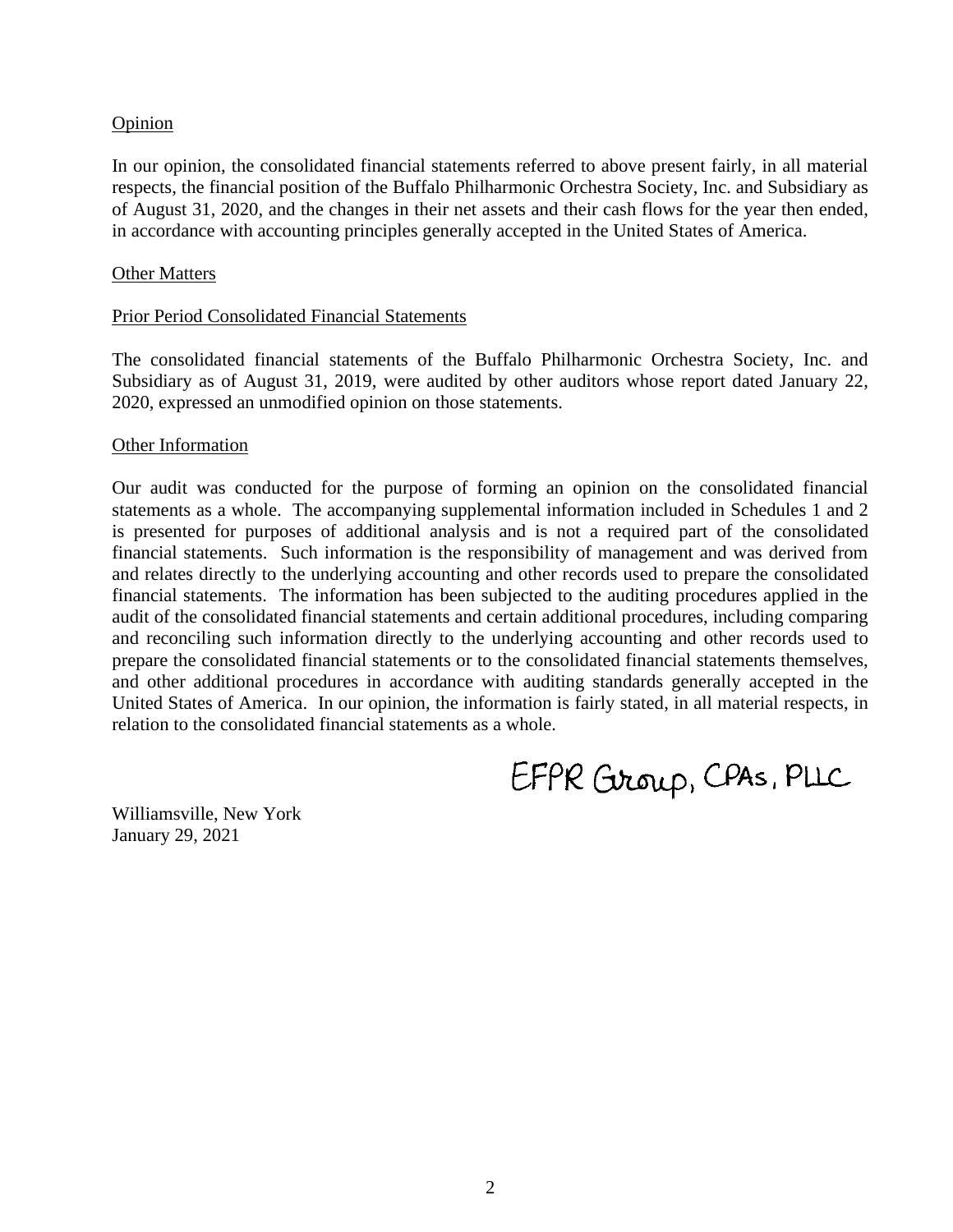# BUFFALO PHILHARMONIC ORCHESTRA SOCIETY, INC. AND SUBSIDIARY Consolidated Statements of Financial Position August 31, 2020 and 2019

| Assets                                                 | 2020                       | 2019         |
|--------------------------------------------------------|----------------------------|--------------|
| Current assets:                                        |                            |              |
| Cash and equivalents                                   | $\mathcal{S}$<br>1,197,769 | 312,136      |
| Investments                                            | 628,545                    | 455,127      |
| Pledges receivable                                     | 150,198                    | 865,588      |
| Grants and other receivables                           | 206,213                    | 114,584      |
| Prepaid expenses and other current assets              | 276,987                    | 330,017      |
| Total current assets                                   | 2,459,712                  | 2,077,452    |
| Property and equipment, at cost                        | 3,704,615                  | 3,589,068    |
| Less accumulated depreciation                          | (978, 651)                 | (864,705)    |
| Net property and equipment                             | 2,725,964                  | 2,724,363    |
| Noncurrent portion of pledges receivable, net          | 182,460                    | 182,959      |
| Assets held in trust                                   | 36,119,914                 | 32,848,258   |
| <b>Total assets</b>                                    | \$41,488,050               | 37,833,032   |
| <b>Liabilities and Net Assets</b>                      |                            |              |
| Current liabilities:                                   |                            |              |
| Accounts payable                                       | 157,218                    | 150,759      |
| Due to Buffalo Philharmonic Orchestra Foundation, Inc. | 58,025                     | 21,262       |
| Accrued expenses                                       | 580,426                    | 195,869      |
| Lines of credit                                        |                            | 545,000      |
| Deferred revenue                                       | 1,565,422                  | 2,815,720    |
| Total current liabilities                              | 2,361,091                  | 3,728,610    |
| Net assets:                                            |                            |              |
| Without donor restrictions                             | 2,053,425                  | 144,707      |
| With donor restrictions                                | 37,073,534                 | 33,959,715   |
| Total net assets                                       | 39,126,959                 | 34, 104, 422 |
| Total liabilities and net assets                       | \$41,488,050               | 37,833,032   |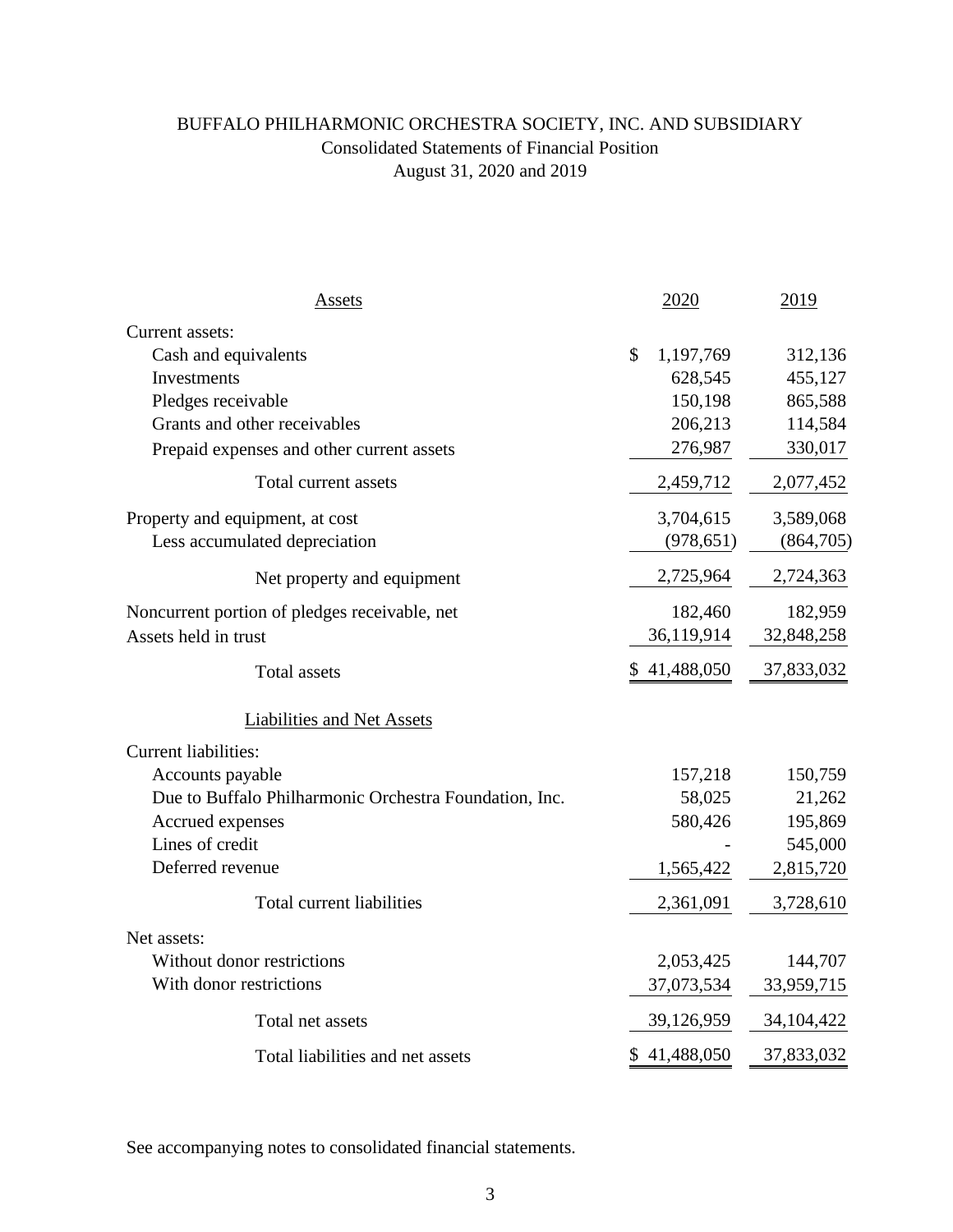# BUFFALO PHILHARMONIC ORCHESTRA SOCIETY, INC. AND SUBSIDIARY Consolidated Statements of Activities Years ended August 31, 2020 and 2019

|                                                    | 2020            | 2019         |
|----------------------------------------------------|-----------------|--------------|
| Changes in net assets without donor restrictions:  |                 |              |
| Revenue and other support:                         |                 |              |
| Concert revenue                                    | \$<br>3,135,336 | 4,468,188    |
| Private support                                    | 4,477,981       | 4,032,944    |
| Public support                                     | 1,152,691       | 1,261,309    |
| Grant revenue - paycheck protection program        | 1,649,740       |              |
| Endowment income                                   | 2,064,119       | 1,926,820    |
| Contribution of donated property                   |                 | 2,550,000    |
| Other income                                       | 473,579         | 338,692      |
| Net assets released from restrictions              | 212,115         | 346,972      |
| Total revenue and other support                    | 13,165,561      | 14,924,925   |
| Expenses:                                          |                 |              |
| Program services:                                  |                 |              |
| Orchestra                                          | 6,163,067       | 6,300,793    |
| Artistic                                           | 885,173         | 1,368,154    |
| Production                                         | 908,264         | 1,410,840    |
| Total program services                             | 7,956,504       | 9,079,787    |
| Supporting services:                               |                 |              |
| Marketing                                          | 1,117,645       | 1,270,405    |
| Management and general                             | 1,314,717       | 1,187,158    |
| Fundraising                                        | 867,977         | 841,847      |
| Total supporting services                          | 3,300,339       | 3,299,410    |
| Total expenses                                     | 11,256,843      | 12,379,197   |
| Change in net assets without donor restrictions    | 1,908,718       | 2,545,728    |
| Changes in net assets with donor restrictions:     |                 |              |
| Contributions                                      | 25,000          | 161,245      |
| Investment income (loss), net                      | 3,343,934       | (1,016,464)  |
| <b>Transfers to Buffalo Philharmonic Orchestra</b> |                 |              |
| Foundation, Inc. endowment fund                    | (43,000)        | (61, 615)    |
| Net assets released from restrictions              | (212, 115)      | (346, 972)   |
| Change in net assets with donor restrictions       | 3,113,819       | (1,263,806)  |
| Change in net assets                               | 5,022,537       | 1,281,922    |
| Net assets at beginning of year                    | 34, 104, 422    | 32,822,500   |
| Net assets at end of year                          | \$39,126,959    | 34, 104, 422 |
|                                                    |                 |              |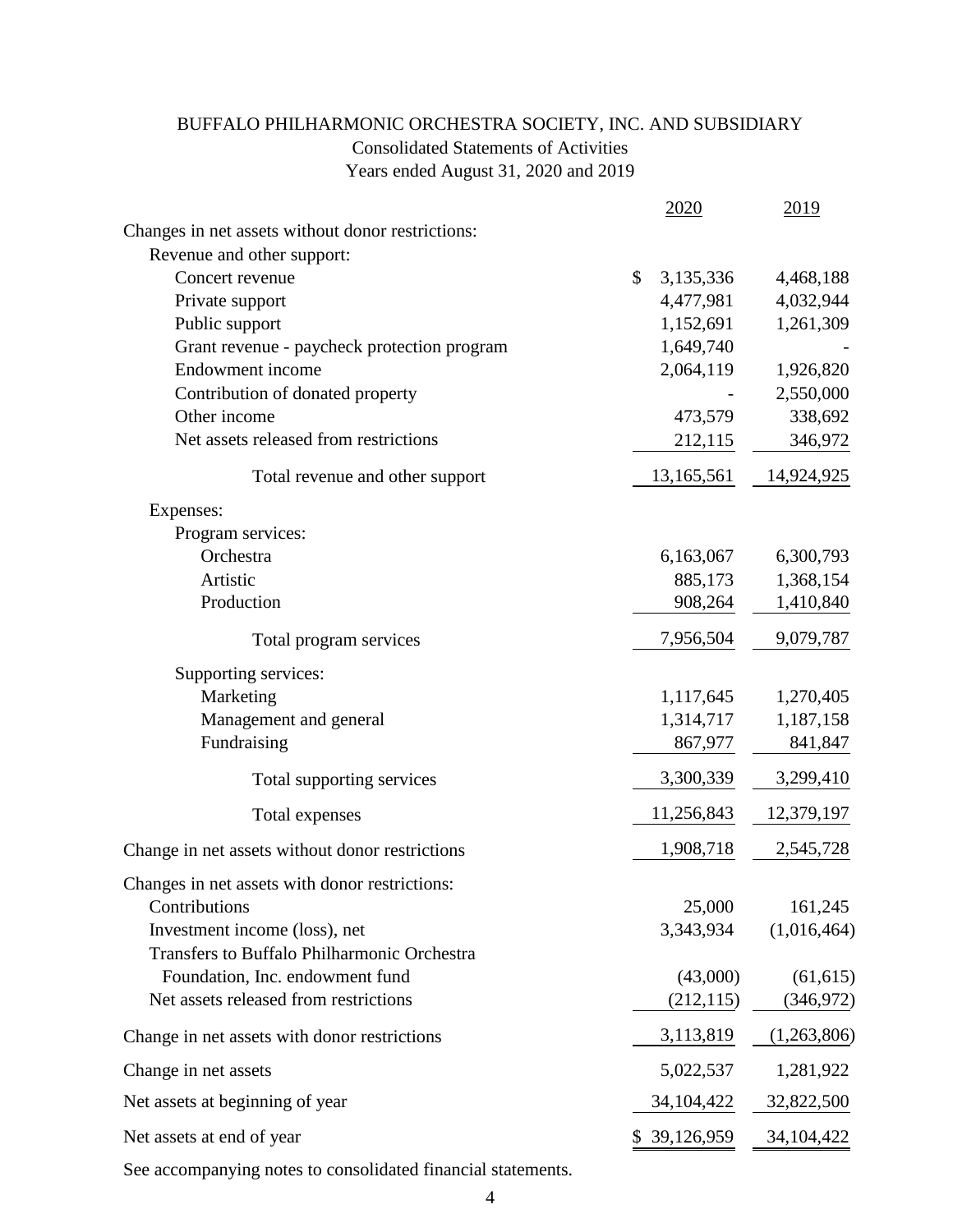#### BUFFALO PHILHARMONIC ORCHESTRA SOCIETY, INC. AND SUBSIDIARY Consolidated Statement of Functional Expenses Year ended August 31, 2020 with comparative totals for 2019

|                                 |             | Program Services |            |           | <b>Supporting Services</b> |            |                          |            |            |            |      |
|---------------------------------|-------------|------------------|------------|-----------|----------------------------|------------|--------------------------|------------|------------|------------|------|
|                                 |             |                  |            | Total     |                            | Management |                          | Total      |            |            |      |
|                                 |             |                  |            | program   |                            | and        | Fund-                    | supporting | Total      |            |      |
|                                 | Orchestra   | Artistic         | Production |           | services                   | Marketing  | general                  | raising    | services   | 2020       | 2019 |
| Wages                           | \$4,456,445 | 36,322           | 479,223    | 4,971,990 | 370,311                    | 642,703    | 586,643                  | 1,599,657  | 6,571,647  | 6,689,774  |      |
| Employee benefits               | 1,252,770   | 7,916            | 64,853     | 1,325,539 | 53,846                     | 73,028     | 45,139                   | 172,013    | 1,497,552  | 1,546,488  |      |
| Guest artist/conductor expenses |             | 837,288          |            | 837,288   |                            |            |                          |            | 837,288    | 1,275,415  |      |
| Production expenses             |             |                  | 302,525    | 302,525   |                            |            |                          |            | 302,525    | 684,532    |      |
| Payroll taxes                   | 430,057     | 3,647            | 47,684     | 481,388   | 37,708                     | 43,944     | 35,787                   | 117,439    | 598,827    | 632,606    |      |
| Advertising                     |             |                  |            |           | 254,716                    |            |                          | 254,716    | 254,716    | 336,866    |      |
| Office expenses                 | 8,402       |                  | 7,639      | 16,041    | 7,921                      | 62,013     | 4,350                    | 74,284     | 90,325     | 98,218     |      |
| Marketing and promotion         |             |                  |            |           | 80,000                     |            | 31,421                   | 111,421    | 111,421    | 161,026    |      |
| Bank service fees               |             |                  |            |           | 70,198                     | 7,903      | 16,559                   | 94,660     | 94,660     | 134,917    |      |
| Special events                  |             |                  |            |           |                            |            | 56,301                   | 56,301     | 56,301     | 97,680     |      |
| Depreciation                    | 814         |                  | 3,256      | 4,070     | 6,106                      | 100,921    | 2,849                    | 109,876    | 113,946    | 72,618     |      |
| Repairs and maintenance         |             |                  |            |           | 21,450                     | 18,032     | 21,000                   | 60,482     | 60,482     | 69,491     |      |
| Insurance                       |             |                  |            |           |                            | 59,405     |                          | 59,405     | 59,405     | 58,517     |      |
| Consultants                     |             |                  |            |           | 98,005                     |            |                          | 98,005     | 98,005     | 53,315     |      |
| Travel                          | 860         |                  | 2,588      | 3,448     | 204                        | 2,810      | 921                      | 3,935      | 7,383      | 52,389     |      |
| Interest                        |             |                  |            |           |                            | 18,520     |                          | 18,520     | 18,520     | 41,912     |      |
| Gift shop inventory             |             |                  |            |           |                            | 106,369    |                          | 106,369    | 106,369    | 38,306     |      |
| Pre/post concert expenses       |             |                  |            |           | 19,023                     |            |                          | 19,023     | 19,023     | 34,968     |      |
| Professional fees               | 10,738      |                  |            | 10,738    |                            | 16,450     |                          | 16,450     | 27,188     | 26,713     |      |
| <b>Building expenses</b>        |             |                  |            |           |                            | 104,470    | $\blacksquare$           | 104,470    | 104,470    | 122,774    |      |
| Meals and entertainment         | 652         |                  | 496        | 1,148     | 99                         | 5,311      | 274                      | 5,684      | 6,832      | 20,968     |      |
| Payroll processing fees         |             |                  |            |           |                            | 17,821     | $\overline{\phantom{a}}$ | 17,821     | 17,821     | 18,344     |      |
| Dues and registration fees      |             |                  |            |           |                            | 16,218     | 310                      | 16,528     | 16,528     | 18,171     |      |
| Bad debt                        |             |                  |            |           |                            |            | 63,442                   | 63,442     | 63,442     | 15,000     |      |
| Miscellaneous                   | 2,329       |                  |            | 2,329     | 98,058                     | 18,799     | 2,981                    | 119,838    | 122,167    | 78,189     |      |
| Total expenses                  | \$6,163,067 | 885,173          | 908,264    | 7,956,504 | 1,117,645                  | 1,314,717  | 867,977                  | 3,300,339  | 11,256,843 | 12,379,197 |      |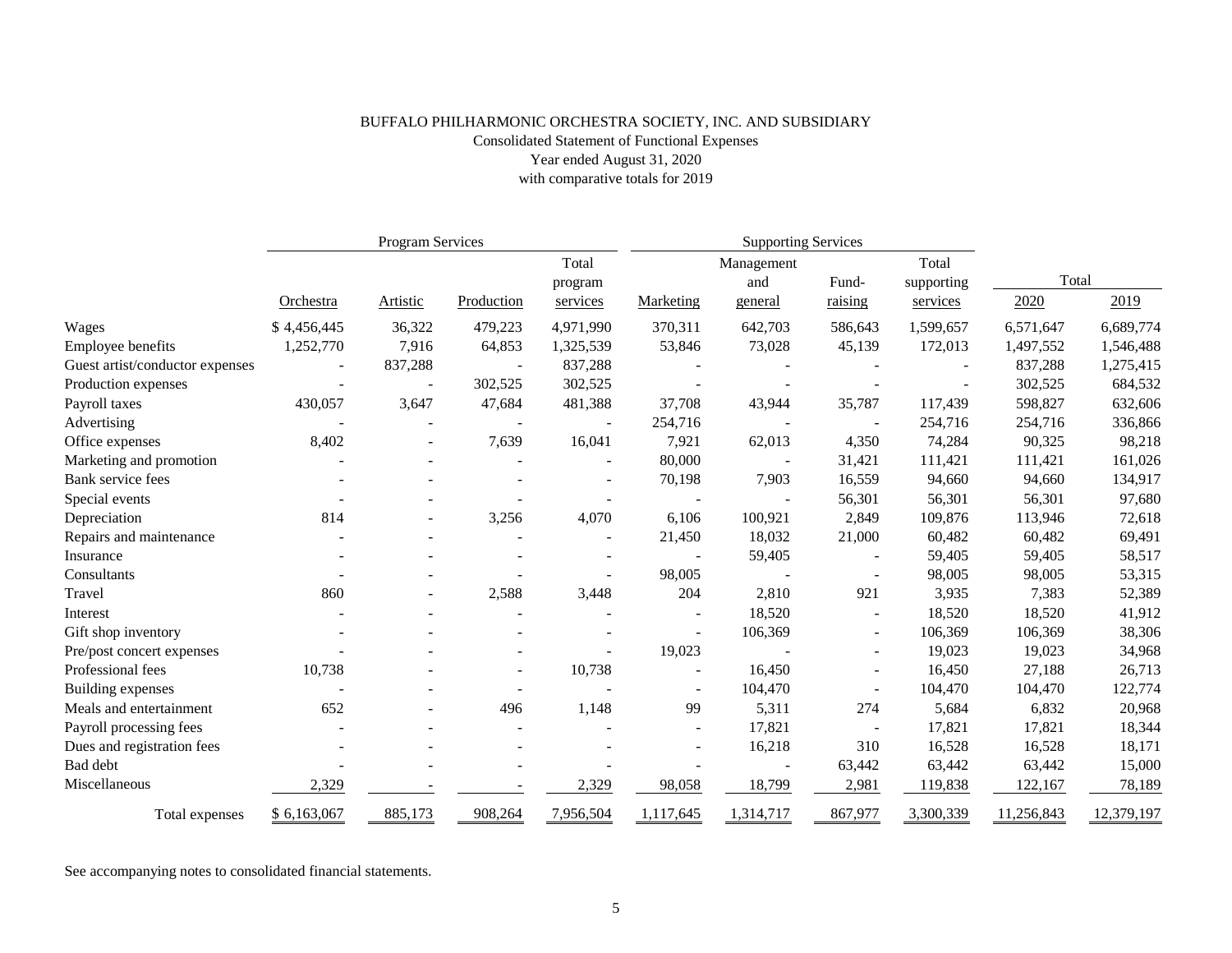### BUFFALO PHILHARMONIC ORCHESTRA SOCIETY, INC. AND SUBSIDIARY Consolidated Statement of Functional Expenses Year ended August 31, 2019

|                                 | <b>Program Services</b> |           |                          | <b>Supporting Services</b>   |           |                              |                  |                                 |            |
|---------------------------------|-------------------------|-----------|--------------------------|------------------------------|-----------|------------------------------|------------------|---------------------------------|------------|
|                                 | Orchestra               | Artistic  | Production               | Total<br>program<br>services | Marketing | Management<br>and<br>general | Fund-<br>raising | Total<br>supporting<br>services | Total      |
| Wages                           | \$4,540,356             | 68,718    | 534,483                  | 5,143,557                    | 421,794   | 555,831                      | 568,592          | 1,546,217                       | 6,689,774  |
| <b>Employee benefits</b>        | 1,273,584               | 15,919    | 77,219                   | 1,366,722                    | 57,933    | 72,547                       | 49,286           | 179,766                         | 1,546,488  |
| Guest artist/conductor expenses |                         | 1,275,415 | $\overline{\phantom{a}}$ | 1,275,415                    |           |                              |                  |                                 | 1,275,415  |
| Production expenses             |                         |           | 684,532                  | 684,532                      |           |                              |                  |                                 | 684,532    |
| Payroll taxes                   | 450,260                 | 8,102     | 57,255                   | 515,617                      | 47,538    | 33,288                       | 36,163           | 116,989                         | 632,606    |
| Advertising                     |                         |           |                          |                              | 336,866   |                              |                  | 336,866                         | 336,866    |
| Office expenses                 | 10,546                  |           | 8,742                    | 19,288                       | 9,539     | 65,099                       | 4,292            | 78,930                          | 98,218     |
| Marketing and promotion         |                         |           |                          |                              | 127,991   | 6,104                        | 26,931           | 161,026                         | 161,026    |
| Bank service fees               |                         |           |                          |                              | 103,436   | 8,660                        | 22,821           | 134,917                         | 134,917    |
| Special events                  |                         |           |                          |                              |           |                              | 97,680           | 97,680                          | 97,680     |
| Depreciation                    | 772                     |           | 3,086                    | 3,858                        | 6,948     | 59,111                       | 2,701            | 68,760                          | 72,618     |
| Repairs and maintenance         |                         |           |                          |                              | 28,288    | 29,615                       | 11,588           | 69,491                          | 69,491     |
| Insurance                       |                         |           |                          |                              |           | 58,517                       |                  | 58,517                          | 58,517     |
| Consultants                     |                         |           |                          |                              | 53,315    |                              |                  | 53,315                          | 53,315     |
| Travel                          | 2,195                   |           | 43,696                   | 45,891                       | 175       | 5,602                        | 721              | 6,498                           | 52,389     |
| Interest                        |                         |           |                          |                              |           | 41,912                       |                  | 41,912                          | 41,912     |
| Gift shop inventory             |                         |           |                          |                              |           | 38,306                       |                  | 38,306                          | 38,306     |
| Pre/post concert expenses       |                         |           |                          |                              | 34,968    |                              |                  | 34,968                          | 34,968     |
| Professional fees               | 16,413                  |           |                          | 16,413                       |           | 10,300                       |                  | 10,300                          | 26,713     |
| <b>Building expenses</b>        |                         |           |                          |                              |           | 122,774                      |                  | 122,774                         | 122,774    |
| Meals and entertainment         | 5,160                   |           | 1,827                    | 6,987                        | 1,850     | 11,970                       | 161              | 13,981                          | 20,968     |
| Payroll processing fees         |                         |           |                          |                              |           | 18,344                       |                  | 18,344                          | 18,344     |
| Dues and registration fees      |                         |           |                          |                              | 60        | 16,174                       | 1,937            | 18,171                          | 18,171     |
| Bad debt                        |                         |           |                          |                              |           |                              | 15,000           | 15,000                          | 15,000     |
| Miscellaneous                   | 1,507                   |           |                          | 1,507                        | 39,704    | 33,004                       | 3,974            | 76,682                          | 78,189     |
| Total expenses                  | \$6,300,793             | 1,368,154 | 1,410,840                | 9,079,787                    | 1,270,405 | 1,187,158                    | 841,847          | 3,299,410                       | 12,379,197 |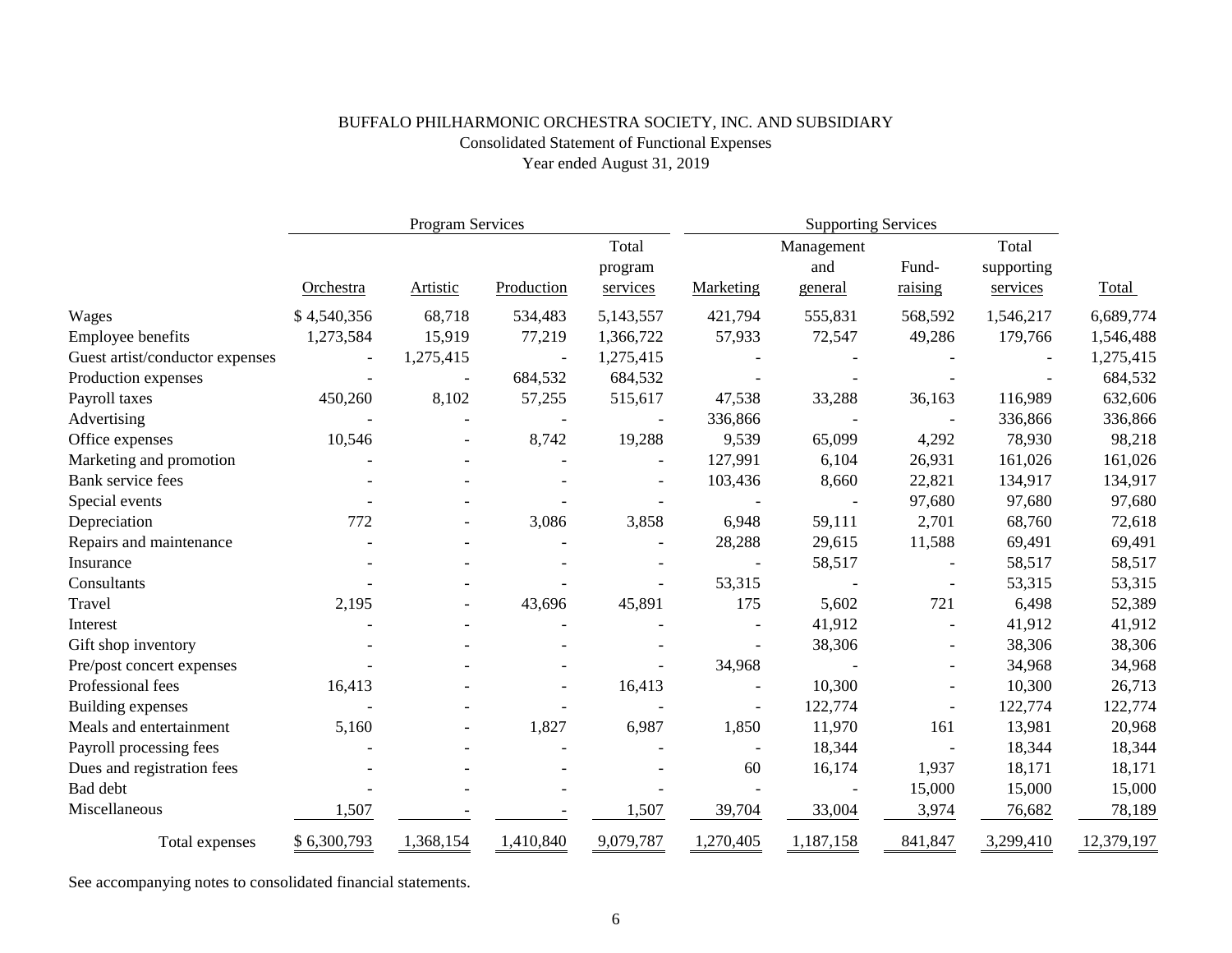# BUFFALO PHILHARMONIC ORCHESTRA SOCIETY, INC. AND SUBSIDIARY Consolidated Statements of Cash Flows Years ended August 31, 2020 and 2019

|                                                                     | 2020            | 2019        |
|---------------------------------------------------------------------|-----------------|-------------|
| Cash flows from operating activities:                               |                 |             |
| Change in net assets                                                | \$5,022,537     | 1,281,922   |
| Adjustments to reconcile change in net assets to net cash           |                 |             |
| provided by (used in) operating activities:                         |                 |             |
| Depreciation                                                        | 113,946         | 72,618      |
| Net realized and unrealized gain on investments                     | (73, 418)       | (4,383)     |
| Contribution of donated property                                    |                 | (2,550,000) |
| Net (appreciation) depreciation of assets held in trust             | (3,246,656)     | 906,356     |
| <b>Bad</b> debts                                                    | 63,442          | 15,000      |
| Changes in:                                                         |                 |             |
| Pledges receivable                                                  | 652,447         | 270,644     |
| Grants and other receivables                                        | (91, 629)       | 58,290      |
| Prepaid expenses and other current assets                           | 53,030          | 34,763      |
| Accounts payable                                                    | 6,459           | (78, 132)   |
| Due to Buffalo Philharmonic Orchestra Foundation, Inc.              | 36,763          | (200,000)   |
| Accrued expenses                                                    | 384,557         | 98,208      |
| Deferred revenue                                                    | (1,250,298)     | 36,891      |
| Net cash provided by (used in) operating activities                 | 1,671,180       | (57, 823)   |
| Cash flows from investing activities:                               |                 |             |
| Property and equipment expenditures                                 | (115, 547)      | (55, 271)   |
| Purchases of investments                                            | (100,000)       | (391,711)   |
| Proceeds from sale of investments                                   |                 | 279,212     |
| Net contributions restricted for long-term investments              | (25,000)        | (35,995)    |
| Net cash used in investing activities                               | (240, 547)      | (203,765)   |
| Cash flows from financing activities - net change in line of credit | (545,000)       | 195,000     |
| Net change in cash and equivalents                                  | 885,633         | (66, 588)   |
| Cash and equivalents at beginning of year                           | 312,136         | 378,724     |
| Cash and equivalents at end of year                                 | 1,197,769<br>\$ | 312,136     |
| Supplemental schedules of cash flow information - cash              |                 |             |
| paid for interest                                                   | \$<br>18,520    | 41,912      |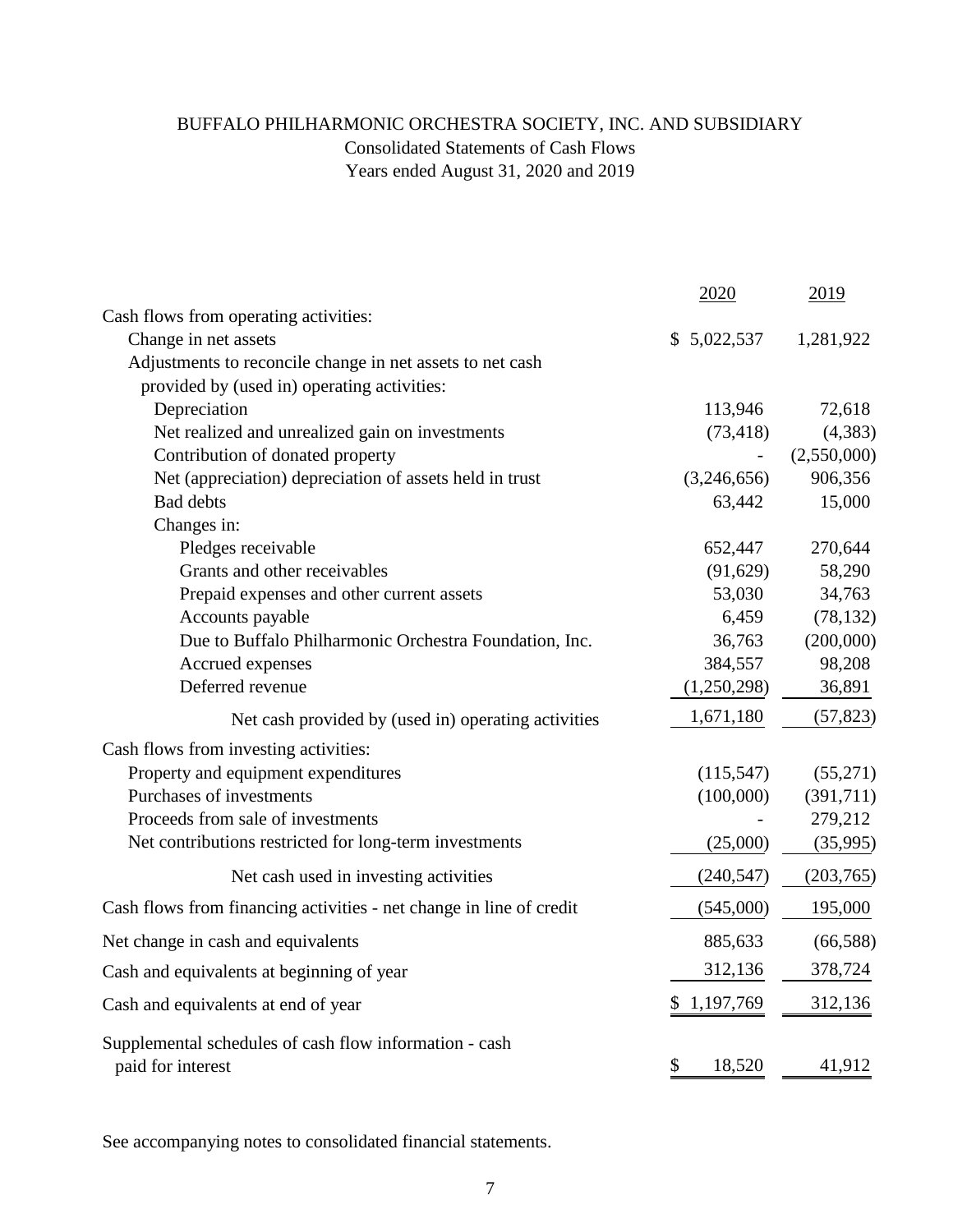# Notes to Consolidated Financial Statements

August 31, 2020 and 2019

### (1) Summary of Significant Accounting Policies

### (a) Nature of Activities

- Buffalo Philharmonic Orchestra Society, Inc. (the Society) maintains a world-class symphonic orchestra serving Western New York State and the Niagara Frontier region. The Society performs classical, pop, progressive and educational concerts to enrich the cultural interests and stimulate the economy in the community in which it operates.
- 786 Delaware LLC (the Corporation), a nonprofit organization, is a wholly-owned subsidiary of the Society. The Corporation was formed to manage the operations and maintenance of the building for its tenants, including the Society.

#### (b) Principles of Consolidation

The consolidated financial statements include the financial statements of the Society and its wholly-owned subsidiary, the Corporation (collectively, the BPO). All significant intercompany accounts and transactions have been eliminated in consolidation.

#### (c) Basis of Accounting

The accompanying consolidated financial statements have been prepared on the accrual basis of accounting in accordance with accounting principles generally accepted in the United States of America.

### (d) Basis of Presentation

The BPO's financial statements are presented in accordance with the provisions of Accounting Standards Update (ASU) 2016-14, "Not-for-Profit Entities (Topic 958) Presentation of Financial Statements of Not-for-Profit Entities." As a result, the BPO reports information regarding its net assets and changes therein in the following categories: net assets without donor restrictions and net assets with donor restrictions. Net assets without donor restrictions represents resources available for the general support of the BPO's activities. Net assets with donor restrictions are those whose use has been limited by donor-imposed stipulations that either expire by passage of time or can be fulfilled by actions of the BPO or are required to be held in perpetuity.

#### (e) Estimates

The preparation of consolidated financial statements in accordance with accounting principles generally accepted in the United States of America requires management to make estimates and assumptions that affect certain reported amounts and disclosures. Accordingly, actual results could differ from those estimates.

#### (f) Cash and Equivalents

For purposes of the consolidated statements of cash flows, the BPO considers all highly liquid debt instruments purchased with a maturity of three months or less to be cash and equivalents.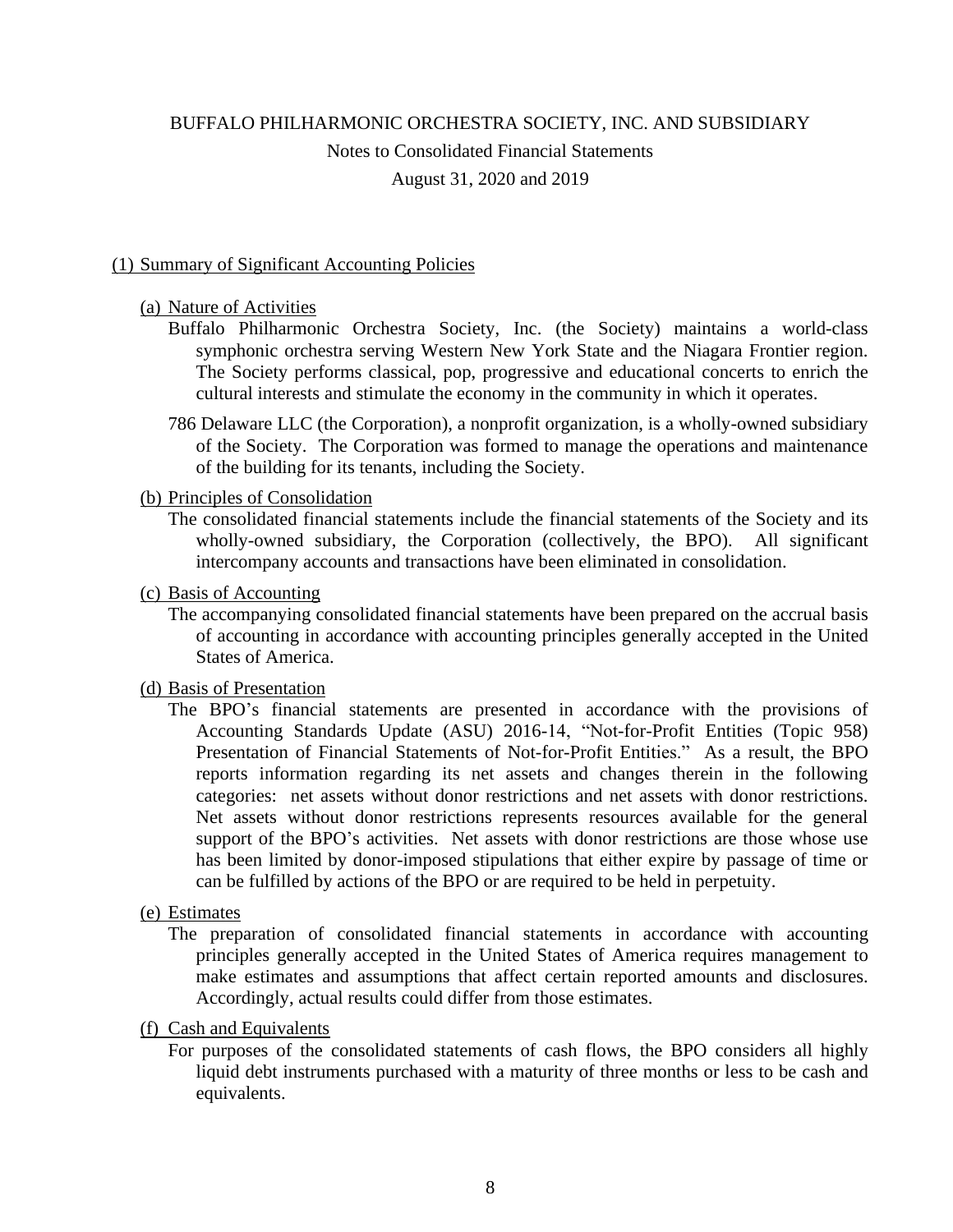### (1) Summary of Significant Accounting Policies, Continued

#### (g) Investments

Investments are reported at their fair values based on quoted market prices. Donated investments are recorded at fair value at the date of donation. Realized and unrealized gains and losses are included in the statements of activities as changes in net assets without donor restrictions, unless their use is restricted by explicit donor stipulations or by law.

### (h) Fair Value Measurements and Disclosures

- A framework has been established for measuring fair value. That framework provides a fair value hierarchy that prioritizes the inputs to valuation techniques used to measure fair value. The hierarchy gives the highest priority to unadjusted quoted prices in active markets for identical assets or liabilities (Level 1 measurements) and the lowest priority to unobservable inputs (Level 3 measurements). The three levels of the fair value hierarchy are described below:
	- Level 1 Inputs to the valuation methodology are unadjusted quoted prices for identical assets or liabilities in active markets that the BPO has the ability to access.
	- Level 2 Inputs to the valuation methodology include:
		- Quoted prices for similar assets or liabilities in inactive markets;
		- Quoted prices for identical or similar assets or liabilities in inactive markets;
		- Inputs other than quoted prices that are observable for the assets or liabilities; and
		- Inputs that are derived principally from or corroborated by observable market data by correlation or other means.
	- Level 3 Inputs to the valuation methodology are unobservable and significant to the fair value measurement.

The asset's or liability's fair value measurement level within the fair value hierarchy is based on the lowest level of any input that is significant to the fair value measurement. Valuation techniques used need to maximize the use of observable inputs and minimize the use of unobservable inputs. There have been no changes in the methodologies used at August 31, 2020 and 2019.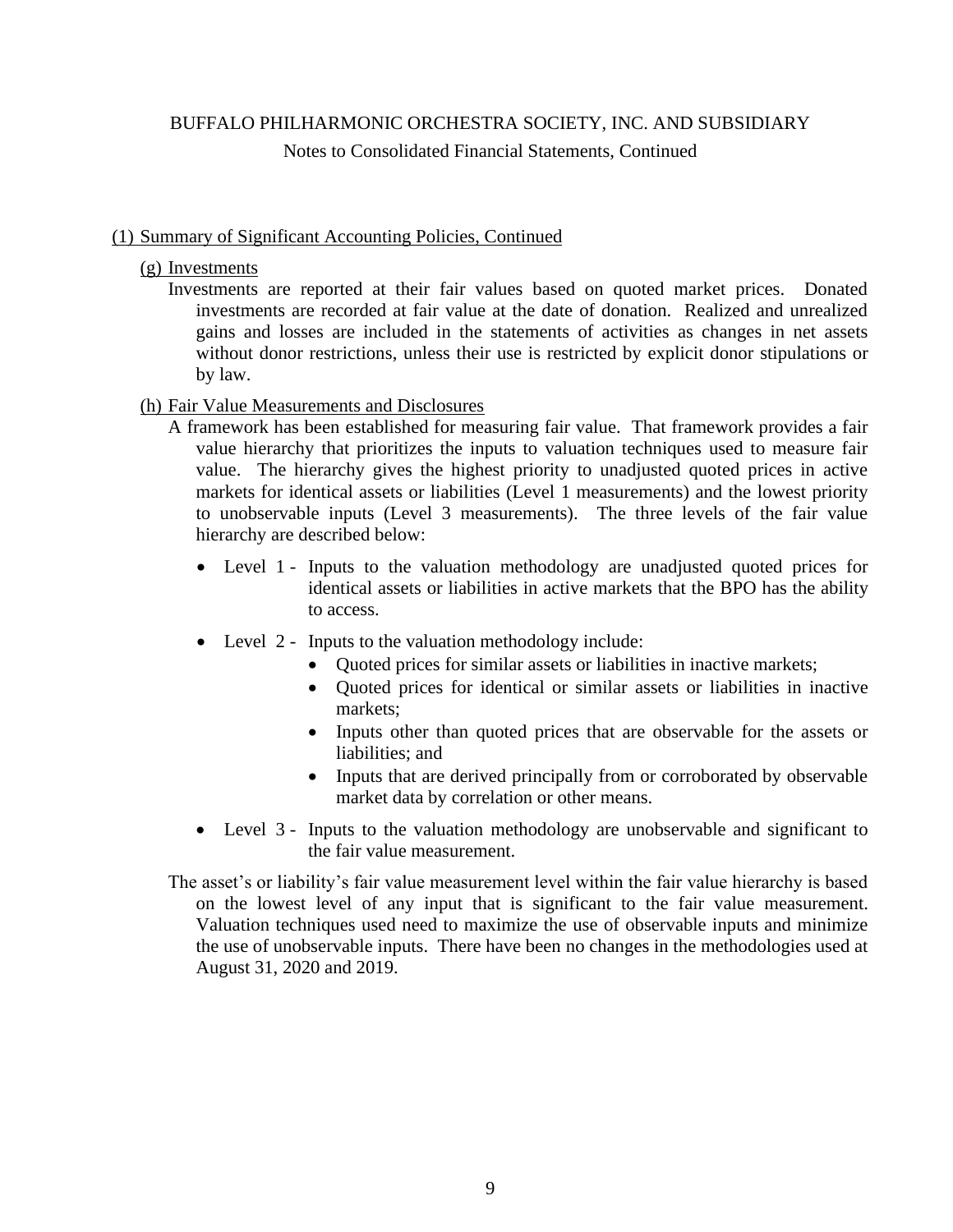Notes to Consolidated Financial Statements, Continued

### (1) Summary of Significant Accounting Policies, Continued

### (i) Capitalization and Depreciation

Property and equipment are recorded at cost or fair market value at the date of the gift in the case of donated property and equipment. If donors stipulate how long the assets must be used, the contributions are recorded as restricted support. In the absence of such stipulations, contributions of property and equipment are recorded as unrestricted support. Depreciation is provided for in amounts sufficient to relate the cost of depreciable assets to operations over their estimated service lives using the straight-line method. Improvements are capitalized, while expenditures for maintenance and repairs are charged to expense as incurred. Upon disposal of depreciable property and equipment, the appropriate property and equipment accounts are reduced by the related costs and accumulated depreciation. The resulting gains and losses are reflected in the consolidated statements of activities.

### (j) Deferred Revenue and Revenue Recognition

- Grant awards accounted for as exchange transactions are recorded as revenue when expenditures have been incurred in compliance with the grant restrictions. Amounts unspent are recorded in the consolidated statements of financial position as deferred revenue.
- Concert revenue and related expenses are recognized in the period in which the concert is performed. Amounts expended for the subsequent concert session (for example, cost of brochures, advertising and guest artist advances) are recorded as prepaid expenses in the accompanying consolidated statements of financial position.
- (k) Donated Materials, Supplies and Personal Services
	- Donated materials and supplies are reflected in the consolidated financial statements based on the fair market value at the time of the donation.
	- Donated personal services meeting the requirements for recognition in the consolidated financial statements were not material and have not been recorded. However, many individuals volunteer their time and perform a variety of tasks that assist the Society.

#### (l) Functional Allocation of Expenses

The costs of providing the BPO's various programs and other activities have been summarized on a functional basis in the statements of activities and the statements of functional expenses. Accordingly, certain costs have been allocated among the programs and supporting services benefited. Costs are allocated based on direct allocation where related items are allocated to program services and office related items are allocated to management and general.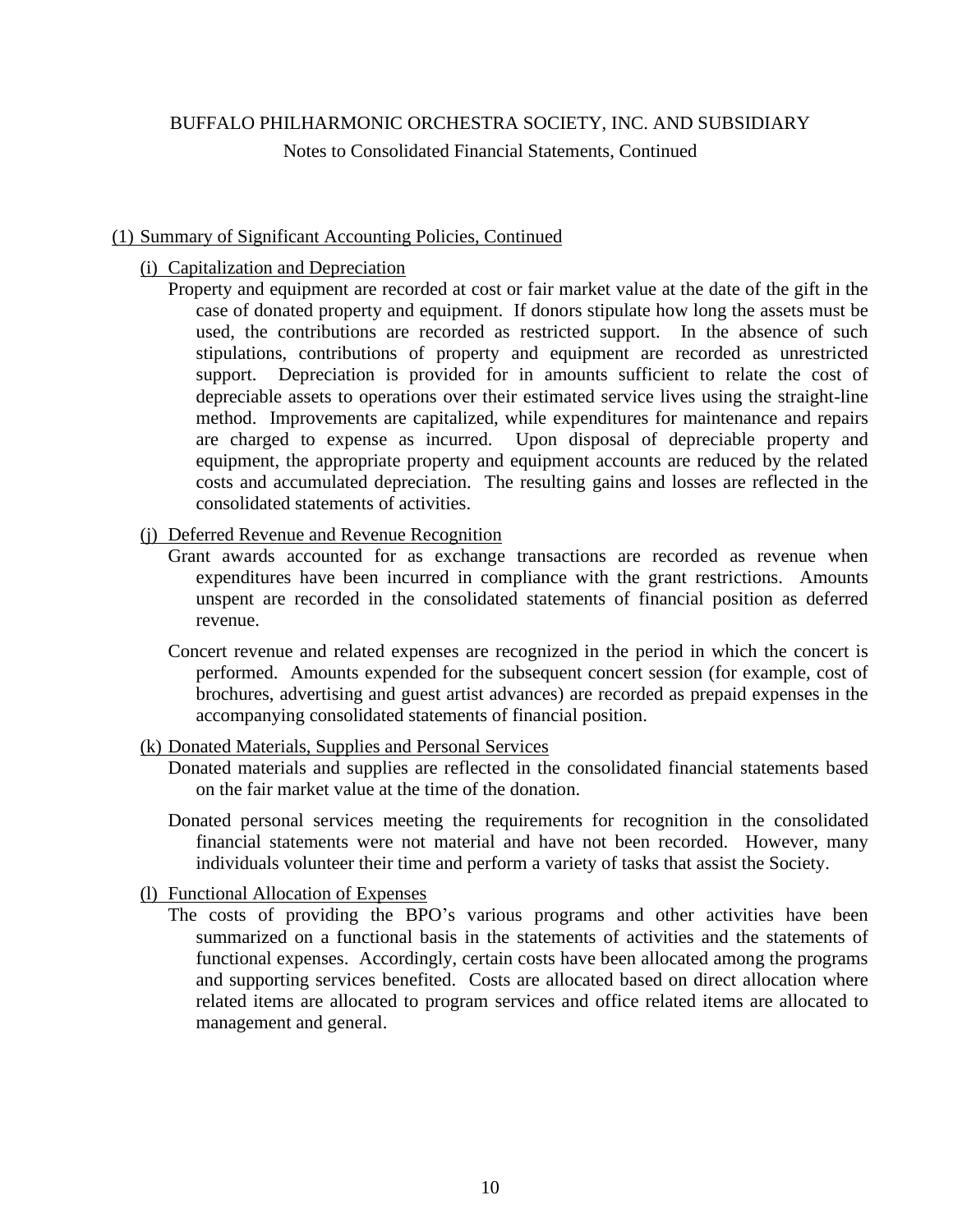#### (1) Summary of Significant Accounting Policies, Continued

#### (m) Promises to Give

Contributions are recognized when the donor makes an unconditional promise to give to the BPO. Contributions that are restricted by the donor are reported as increases in net assets without donor restrictions if the restrictions expire in the year in which the contributions are recognized. All other donor-restricted contributions are reported as increases in net assets with donor restrictions depending on the nature of the restrictions. When a restriction expires, net assets with donor restrictions are reclassified to net assets without donor restrictions.

### (n) Income Taxes

- The BPO is exempt from income taxes under Section  $501(c)(3)$  of the Internal Revenue Code (the Code), therefore, no provision for income taxes is reflected in the consolidated financial statements. The BPO has been classified as a publicly supported organization that is not a private foundation under 509(a) of the Code. The BPO presently discloses or recognizes income tax positions based on management's estimate of whether it is reasonably possible or probable that a liability has been incurred for unrecognized income taxes. Management has concluded that the BPO has taken no uncertain tax positions that require adjustment in its consolidated financial statements. U.S. Forms 990 filed by the BPO is subject to examination by taxing authorities.
- 786 Delaware LLC is a single-member LLC and a qualified non-profit organization exempt from income taxes under Section 501(a) of the Internal Revenue Code. Accordingly, no provision has been reflected in the accompanying consolidated financial statements.

#### (o) Subsequent Events

- The BPO has evaluated subsequent events through the date of the report which is the date that the consolidated financial statements were available to be issued.
- The United States is presently in the midst of a national health emergency related to the COVID-19 virus. The overall consequences of the COVID-19 on a national, regional and local level are unknown, but has the potential to result in a significant economic impact. The impact of this situation on the BPO and its future results and financial position is not presently determinable.

#### (p) Recent Accounting Standards Issued

In June 2018, the Financial Accounting Standards Board (FASB) issued ASU 2018-08, "Clarifying the Scope of Accounting Guidance for Contributions Received and Contributions Made." ASU 2018-08 provides clarification for determining if grants and contracts should be considered contributions or exchange transactions, as well as guidance for determining if a contribution is conditional. This guidance is effective for fiscal years beginning after December 15, 2018. These consolidated financial statements and notes reflect adoption of this new standard.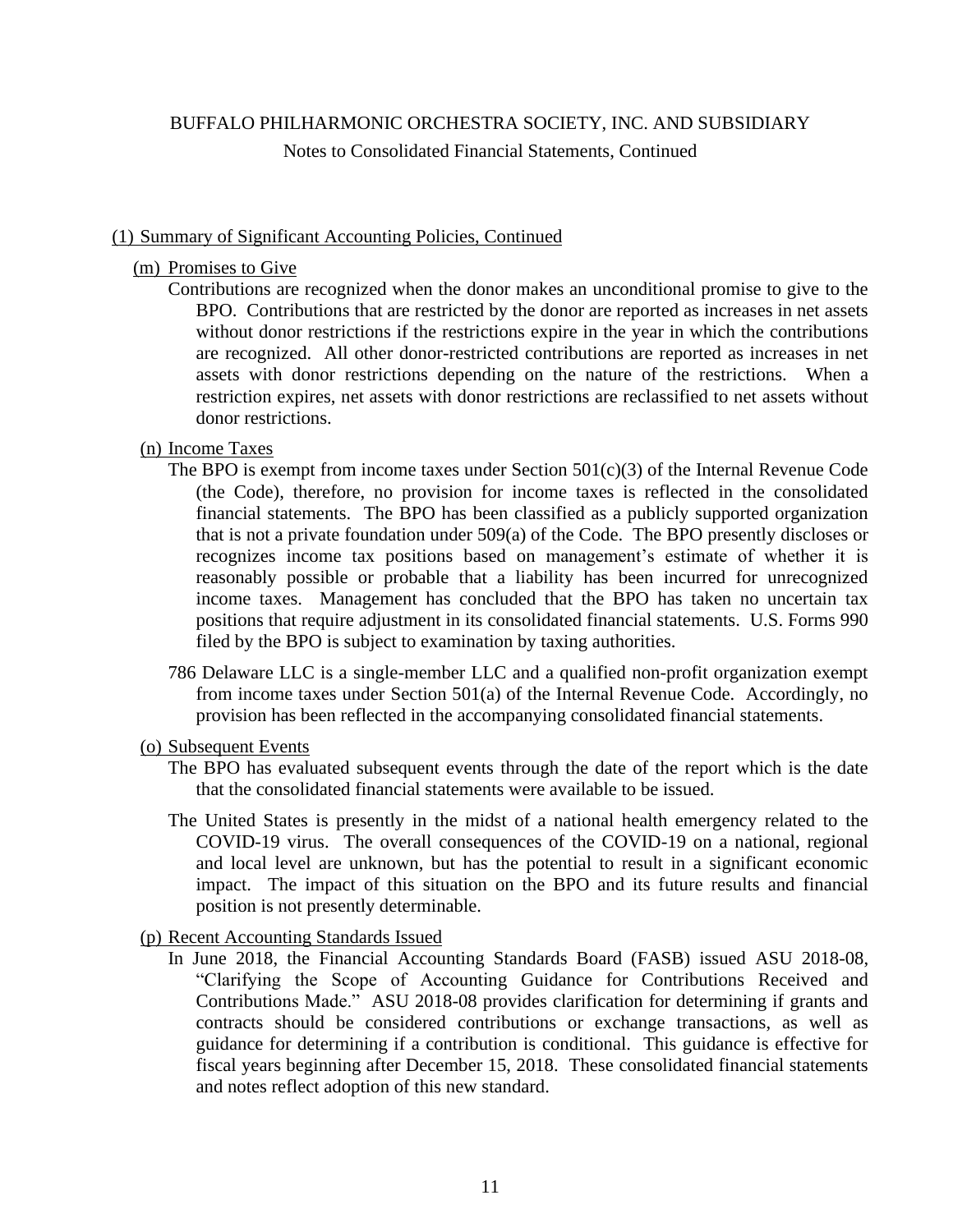#### (1) Summary of Significant Accounting Policies, Continued

#### (q) Reclassifications

Reclassifications have been made to certain 2019 balances in order to conform them to the 2020 presentation.

#### (2) Liquidity

The BPO has \$2,182,725 of financial assets available within one year of the consolidated statement of financial position date consisting of \$1,197,769 in cash and equivalents, \$628,545 of investments, \$150,198 of pledges receivable and \$206,213 in grants and other receivables at August 31, 2020. It is anticipated that the pledges receivable and grants and other receivables will be collected and utilized within one year of the consolidated statement of financial position date. Of the \$2,182,725 financial assets available within one year of the consolidated statement of financial position date above, \$628,545 have contract or donor imposed restrictions. As described further in note 7, the BPO has three available lines of credit for borrowings up to \$1,000,000, which could be drawn on in the event of an unanticipated liquidity need.

#### (3) Investments

The following table presents information about the BPO's assets that are measured at fair value on a recurring basis as of August 31, 2020 and 2019, and indicates the fair value hierarchy of the valuation techniques the BPO utilized to determine such fair value:

|                          | 2020      | 2019    |
|--------------------------|-----------|---------|
| Level 1                  |           |         |
| Equities                 | \$374,590 | 259,087 |
| Exchange-traded products | 253,955   | 196,040 |
| Total                    | 628,545   | 455,127 |

The following are included within investment income (loss) and are classified in the consolidated statements of activities as net assets with donor restrictions for the years ended August 31, 2020 and 2019:

|                                                    | 2020         | 2019        |
|----------------------------------------------------|--------------|-------------|
| Net realized and unrealized gain on investments    | \$<br>73,418 | 4,383       |
| Dividends and interest, net of fees                | 23,860       | 10,759      |
| Assets held in trust appreciation (depreciation) - |              |             |
| <b>Community Foundation for Greater Buffalo</b>    | 476,883      | (56, 448)   |
| Assets held in trust appreciation (depreciation) - |              |             |
| Buffalo Philharmonic Orchestra Foundation, Inc.    | 3,002,973    | (748, 719)  |
|                                                    | 3,577,134    | (790, 025)  |
| Less assets held in trust investment expenses      | (233,200)    | (226, 439)  |
|                                                    | \$3,343,934  | (1,016,464) |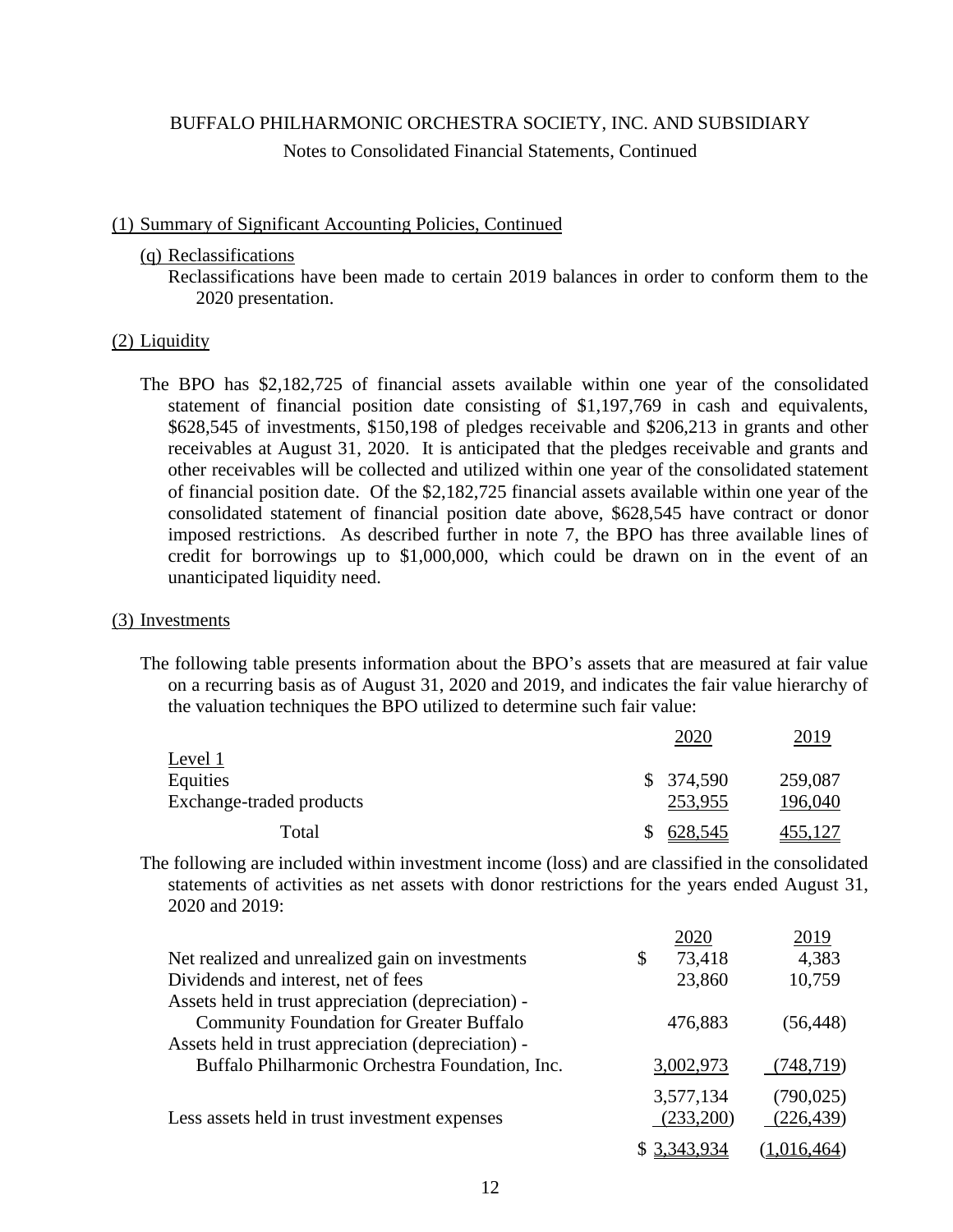#### (4) Pledges Receivable

Pledges receivable are composed of the following at August 31, 2020 and 2019:

|                                                                                                               | 2020                                 | 2019                              |
|---------------------------------------------------------------------------------------------------------------|--------------------------------------|-----------------------------------|
| Gross unconditional promises to give<br>Less unamortized discount<br>Less allowance for uncollectible pledges | \$<br>762,814<br>(70,041)<br>(5,000) | 1,163,588<br>(70,041)<br>(45,000) |
|                                                                                                               | \$<br>687,773                        | 1,048,547                         |
| Amounts due in:                                                                                               |                                      |                                   |
| Less than one year                                                                                            | 45,698                               | 865,588                           |
| One to five years                                                                                             | 717,116                              | 298,000                           |
|                                                                                                               | 762,814                              | 1,163,588                         |

Additionally, as of August 31, 2020, the Society was notified of bequest intentions totaling \$16,507,574. These intentions to give are not recognized in the accompanying consolidated financial statements since there is no written unconditional promise to give.

Pledges due in more than one year are reflected at the present value of estimated future cash flows using a discount rate consistent with the United States Prime Lending Rate (5.25% at August 31, 2019) as of August 31, 2020 and 2019, with the amortized discount over the life of the pledges. Management determined that no change in the rate from 2019 to 2020 was considered necessary as lending rates were dropped to 3.25% as a direct result of COVID-19.

#### (5) Property and Equipment

Property and equipment consisted of the following at August 31, 2020 and 2019:

|                                   | 2020                    | 2019                   |
|-----------------------------------|-------------------------|------------------------|
| Land                              | 255,000<br>\$           | 255,000                |
| <b>Building</b>                   | 2,167,500               | 2,167,500              |
| Computer software and equipment   | 680,992                 | 663,999                |
| Furniture, fixtures and equipment | 566,974                 | 468,420                |
| Leasehold improvements            | 34,149                  | 34,149                 |
| Less accumulated depreciation     | 3,704,615<br>(978, 651) | 3,589,068<br>(864,705) |
|                                   | \$2,725,964             | 2,724,363              |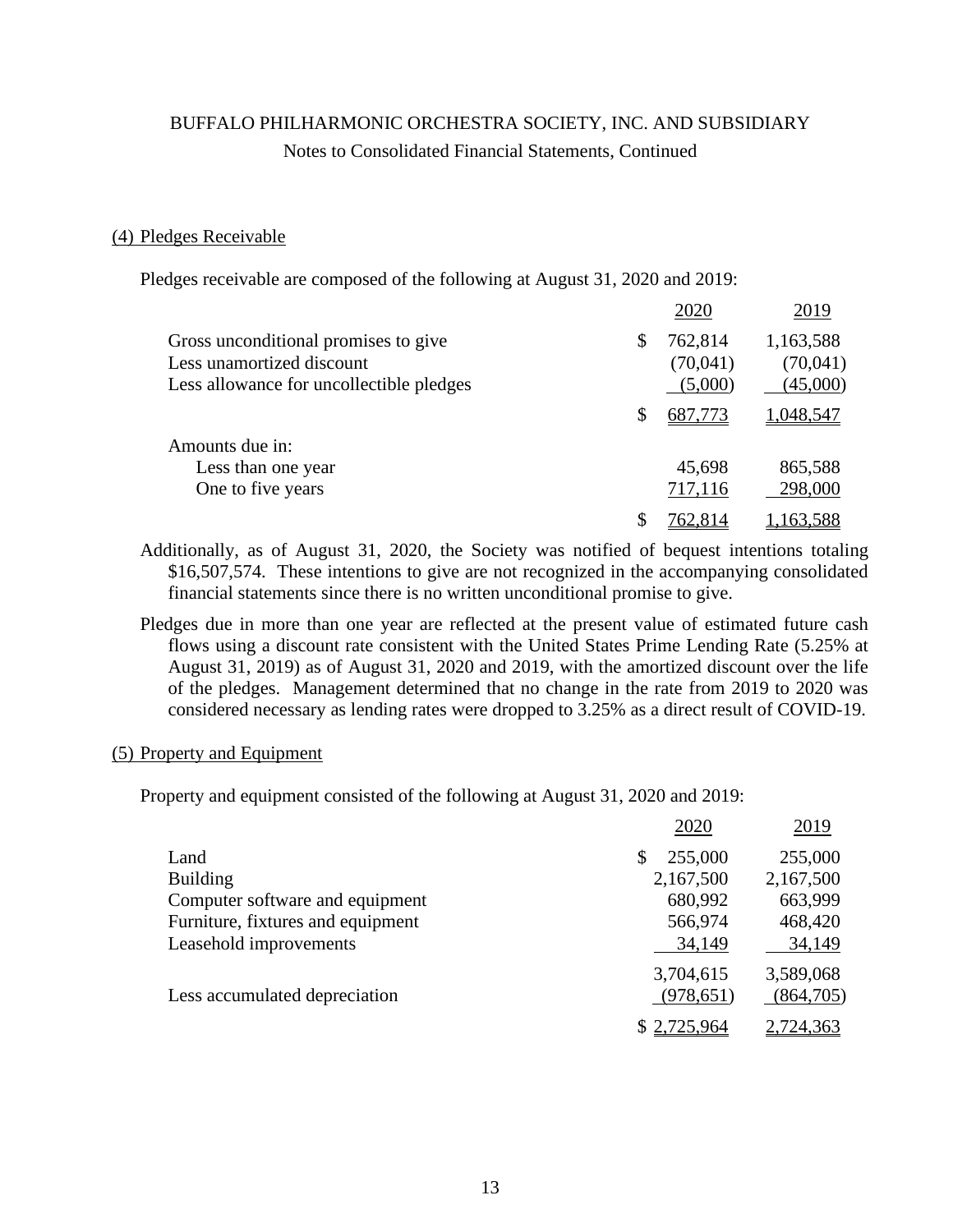### (5) Property and Equipment, Continued

Depreciation expense amounted to \$113,946 and \$72,618 for the years ended August 31, 2020 and 2019, respectively.

In December 2018, a donor contributed a building and its contents to 786 Delaware LLC. The appraised value of the land, building and contents amounted to \$2,550,000 and was allocated to the appropriate fixed assets categories. The donation is recorded in contribution of donated property in the consolidated statements of activities for the year ended August 31, 2019.

### (6) Assets Held in Trust

Assets held in trust consisted of the following at August 31, 2020 and 2019:

|                                                     | 2020                       | 2019                |
|-----------------------------------------------------|----------------------------|---------------------|
| The Buffalo Philharmonic Orchestra Foundation, Inc. | \$31,149,682               | 28.146.709          |
| The Society permanent endowment fund held at the    |                            |                     |
| <b>Community Foundation for Greater Buffalo</b>     |                            | 4,970,232 4,701,549 |
|                                                     | $$36,119,914$ $32,848,258$ |                     |

- The Buffalo Philharmonic Orchestra Foundation, Inc. (the Foundation), a related party, is a notfor-profit corporation whose primary purpose is to receive contributions and maintain a permanent endowment fund for the benefit of the BPO. The Foundation may, at the discretion of its independent Board of Directors, make unrestricted distributions to the BPO not to exceed an amount determined by a formula based on 5% of historical asset fair value averages at the determination date.
- Amounts held by the Foundation consist primarily of pledges receivable and a variety of pooled investments sponsored by the Commonfund and Wilmington Trust, an organization that provides a full array of investment advisory services to foundations, endowments, health care institutions and certain other tax exempt institutional investors. Distributions received from the Foundation totaled \$1,128,897 and \$1,007,434 for the years ended August 31, 2020 and 2019, respectively, and are included in endowment income in the accompanying consolidated statement of activities.
- The BPO maintains an agency endowment fund at the Community Foundation for Greater Buffalo (CFGB) to accommodate donors who wish to support the BPO through an endowment fund held by a community foundation. The Fund is pooled with other CFGB investment assets and includes money market funds, marketable securities and alternative investments stated at fair value. Values of amounts held by the CFGB are based on the BPO's contributions, plus its allocable share of CFGB net investment earnings, as defined, less any withdrawals or distributions.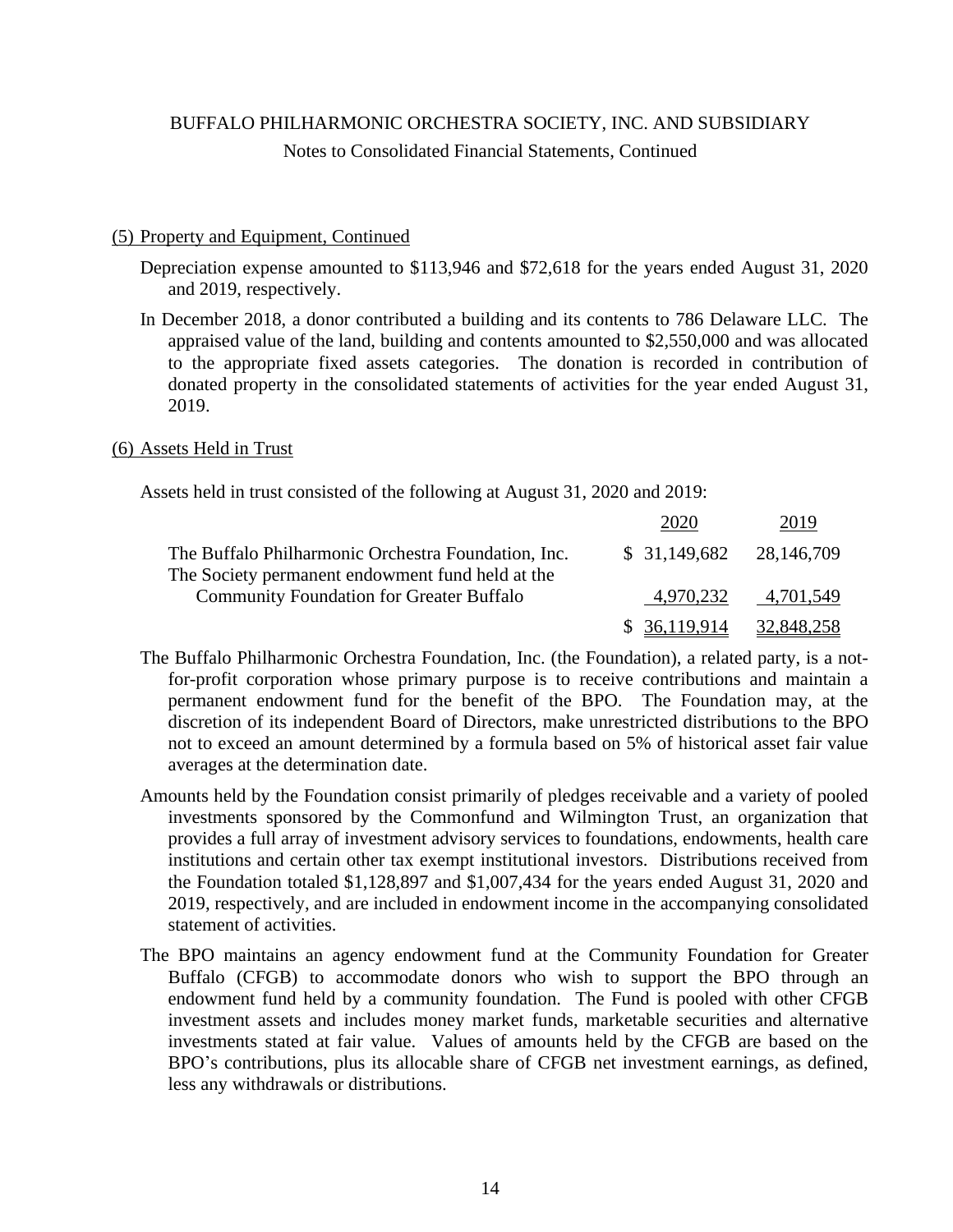Notes to Consolidated Financial Statements, Continued

### (6) Assets Held in Trust, Continued

- Under the terms of an agreement with the CFBG, the BPO receives a distribution based upon the quarterly market value of the Fund in accordance with CFBG's current spending policy percentage, which is 5.25%. Earnings from the endowment fund are recorded as revenue with donor restrictions until appropriated for spending. Distributions received by the BPO, which were available for unrestricted purposes, during the years ended August 31, 2020 and 2019 totaled \$210,991 and \$204,873, respectively, and are included in endowment income in the accompanying consolidated statement of activities.
- The BPO is also a beneficiary of \$5,276,345 of funds not recorded in these consolidated financial statements, but held in trusts established by others at the CFBG. The income earned on these funds is without donor restrictions and remitted annually to the BPO. Distributions received by the BPO during 2020 and 2019, are included in endowment income in the accompanying consolidated statements of activities and totaled \$213,820 and \$199,469, respectively.
- Additional funds of approximately \$10,800,000 are earmarked by the John R. Oishei Foundation, Margaret L. Wendt Foundation, Foundation for Jewish Philanthropies and Louis P. Ciminelli Family Foundation to earn income for the benefit of the BPO. These amounts are also not recorded in these consolidated financial statements. Distributions received by the BPO and included in endowment income during the years ended August 31, 2020 and 2019, amounted to \$510,411 and \$515,045, respectively.

#### (7) Lines of Credit

The BPO has three working capital lines of credit with total availability of \$1,000,000.

- The first line of credit has a maximum availability of \$200,000, which bears interest at the prime rate plus 1.75% (5.00% at August 31, 2020). The outstanding balance on the line at August 31, 2019 was \$200,000. There was no outstanding balance on the line at August 31, 2020.
- The second line of credit has a maximum availability of \$300,000, which bears interest at the prime rate plus 1.00% (4.25% at August 31, 2020). The outstanding balance on the line at August 31, 2019 was \$225,000. There was no outstanding balance on the line at August 31, 2020.
- The third line of credit has a maximum availability of \$500,000, which bears interest at the prime rate plus 0.50% (3.75% at August 31, 2020). The outstanding balance on the line was \$120,000 at August 31, 2019. There was no outstanding balance on the line at August 31, 2020. The Foundation has guaranteed this line in the aggregate amount of \$500,000.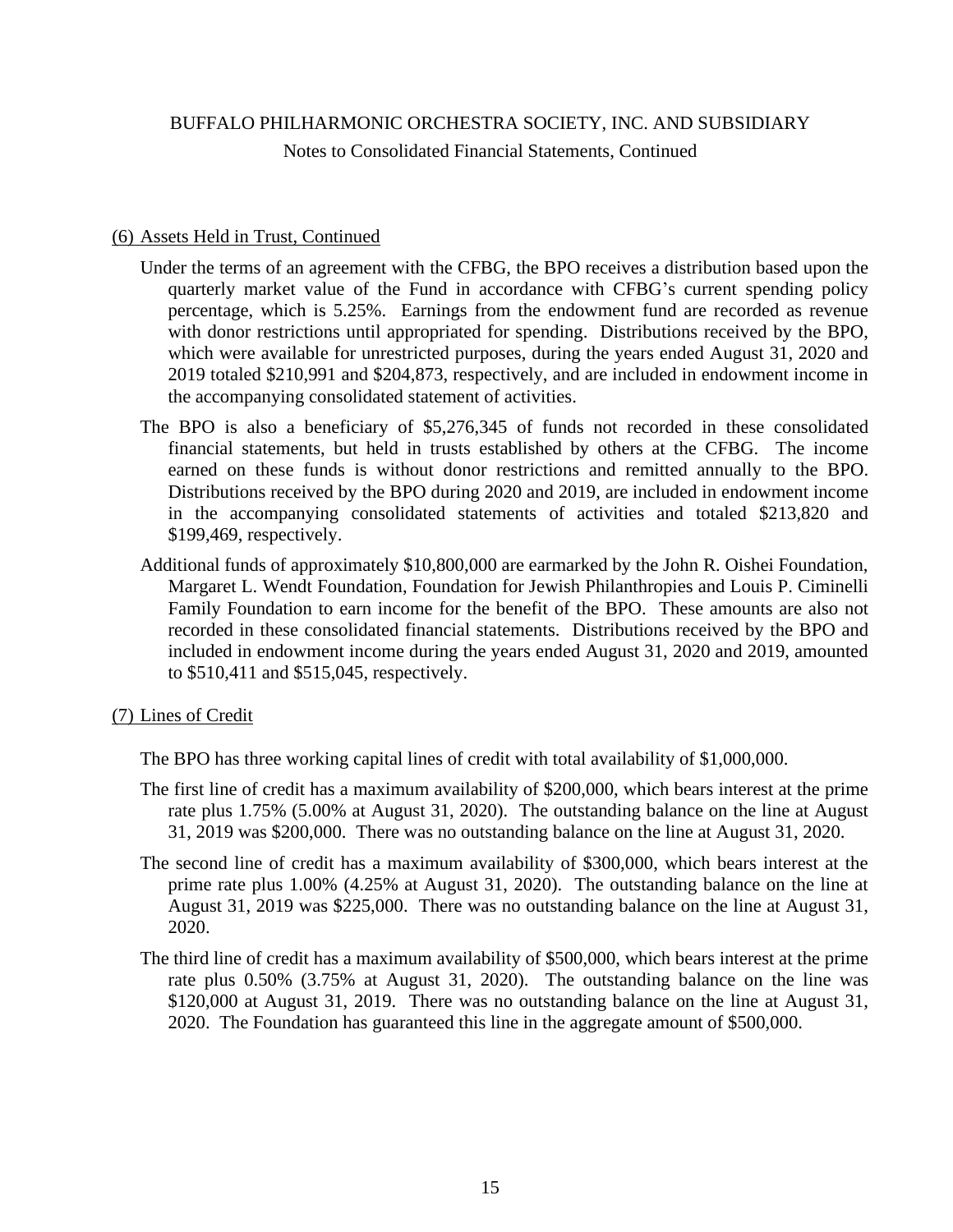#### (8) Net Assets With Donor Restrictions

Net assets with donor restrictions consisted of the following at August 31, 2020 and 2019:

|                                                  |   | 2020       | 2019       |
|--------------------------------------------------|---|------------|------------|
| Cumulative appreciation of endowment assets      |   |            |            |
| held at the CFGB                                 | S | 1,702,791  | 1,434,108  |
| Pledges received for future operational purposes |   | 291,960    | 647,075    |
| Montgomery assets held                           |   | 661,660    | 464,382    |
| Net assets held in trust by the Foundation       |   | 31,149,682 | 28,146,709 |
| Endowment assets held at CFGB                    |   | 3,267,441  | 3,267,441  |
|                                                  |   | 37,073,534 | 33,959,715 |

Pledges of \$212,115 and \$346,972 were released from net assets with donor restrictions to net assets without donor restrictions during the years ended August 31, 2020 and 2019, respectively.

- The BPO's Board of Trustees has evaluated the New York State Prudent Management of Institutional Funds Act (NYPMIFA) as requiring the preservation of the fair value of the original gift as of the gift date of donor-restricted endowment funds, absent explicit donor stipulations to the contrary. As a result of this evaluation, the BPO classifies net assets with donor restrictions as (a) the original value of gifts donated to the permanent endowment, (b) the original value of subsequent gifts to the permanent endowment, and (c) accumulations to the permanent endowment made in accordance with the direction of a donor gift instrument at the time the accumulation is added to the fund.
- Investment earnings of endowment assets held at the CFGB, including interest, dividends, realized gains (losses), and appreciation (depreciation), are classified as net assets with donor restrictions until those amounts are appropriated for expenditure by the Society in a manner consistent with the standards of prudence prescribed by NYPMIFA.
- Undistributed net appreciation or depreciation of net assets held in trust by the Foundation are presented as adjustments to net assets with donor restrictions.

#### (9) Paycheck Protection Program

In April 2020, the BPO received a loan under the Paycheck Protection Program that was designed by the United States Small Business Administration (SBA) to provide direct incentive for small businesses to keep their workers on payroll due to COVID-19. The SBA will forgive the loan if all employee retention criteria are met, and the funds are used for eligible expenses. If the criteria are not met, the loan is to be paid in equal payments over a period of two years, including interest at 1%. The BPO anticipates this loan to be forgiven. As of August 31, 2020, the BPO recognized \$1,649,740 towards eligible expenses. The consolidated statements of financial position at August 31, 2020 reflects no amount due under the paycheck protection program.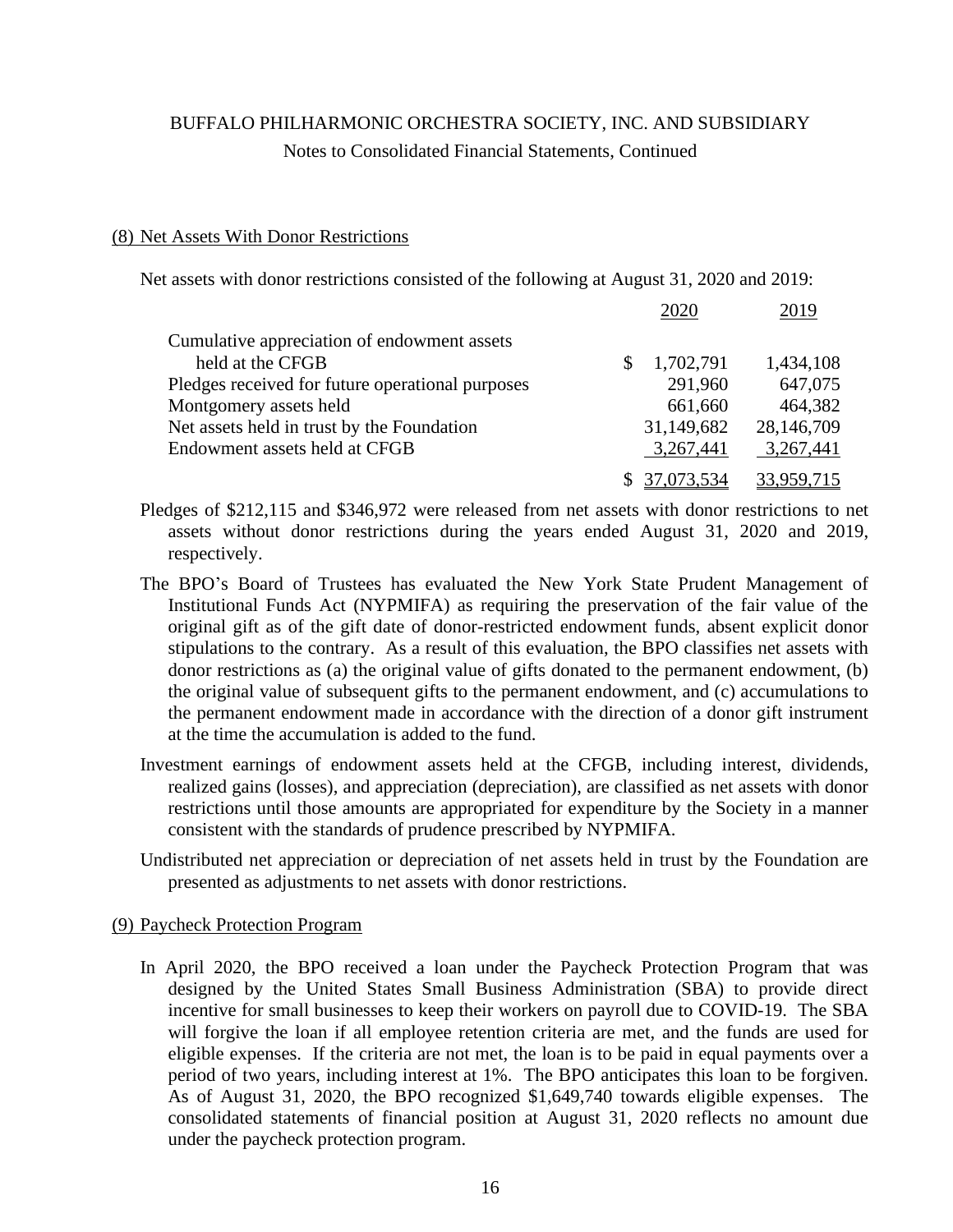Notes to Consolidated Financial Statements, Continued

#### (10) Retirement Plans

- The BPO has a contributory, tax-deferred annuity plan covering substantially all employees. The BPO is not required to make contributions under this plan.
- Additionally, the BPO contributions to the American Federation of Musicians and Employers' Pension Fund on behalf of employees covered by the "Agreement for Collectively Bargained Employees." The Plan is a defined benefit multiemployer plan pursuant to the terms of the collective bargaining agreement, and requires contributions based upon specified percentages of scale wages earned. The risks of participating in the multiemployer plan are different from single-employer plans in the following aspects:
	- Assets contributed to the multiemployer plan by one employer may be used to provide benefits to employees of other participating employers.
	- If a participating employer stops contributing to a plan, the unfunded obligations of the plan may be borne by the remaining participating employers.
	- If the BPO chooses to stop participating in a multiemployer plan, the BPO may be required to pay the plan an amount based on the underfunded status of the plan, referred to as a withdrawal liability.
- For an individually significant plan, the BPO is required to disclose the Plan's zone status, based upon information received from the Plan and certified by the Plan's actuary. The zone status is based upon criteria outlined in the Pension Protection Act of 2006 (PPA). Based upon this criteria and other factors, plans in the red zone are generally less than 65% funded, plans in the yellow zone are less than 80% funded and plans in the green zone are at least 80% funded. Funds that are designated in the yellow and red zones are required to have a financial improvement plan (FIP) or rehabilitation plan (RP) pending or implemented.
- The BPO contributed to the following multiemployer plan for pension, health and welfare benefits for each of the years ended August 31, 2020 and 2019:

|                                         |                 | Act Zone | Pending/    |         | Surcharge Total Contributions |             |
|-----------------------------------------|-----------------|----------|-------------|---------|-------------------------------|-------------|
| Plan Name                               | EIN/Plan Number | Status   | Implemented | Imposed | 2020                          | <u>2019</u> |
| <b>American Federation of Musicians</b> |                 |          |             |         |                               |             |
| and Employers Pension Fund              | 51-6120204      | Red      | Yes         | Nο      | \$325,892 310,731             |             |

#### (11) Related Party Transactions

The BPO uses the facility at Kleinhans Music Hall for concerts and other large group events. Pursuant to an agreement, the BPO has certain exclusive use rights. The BPO rents the facility on an event-by-event basis. Based on agreement, activity and balances with Kleinhans Music Hall are as follows at August 31, 2020 and 2019:

|                     | 2020      | 2019    |
|---------------------|-----------|---------|
| Accounts receivable | \$2,388   | 2,975   |
| Accounts payable    | \$80,241  | 59,289  |
| Accrued expenses    | \$225,771 | 147,512 |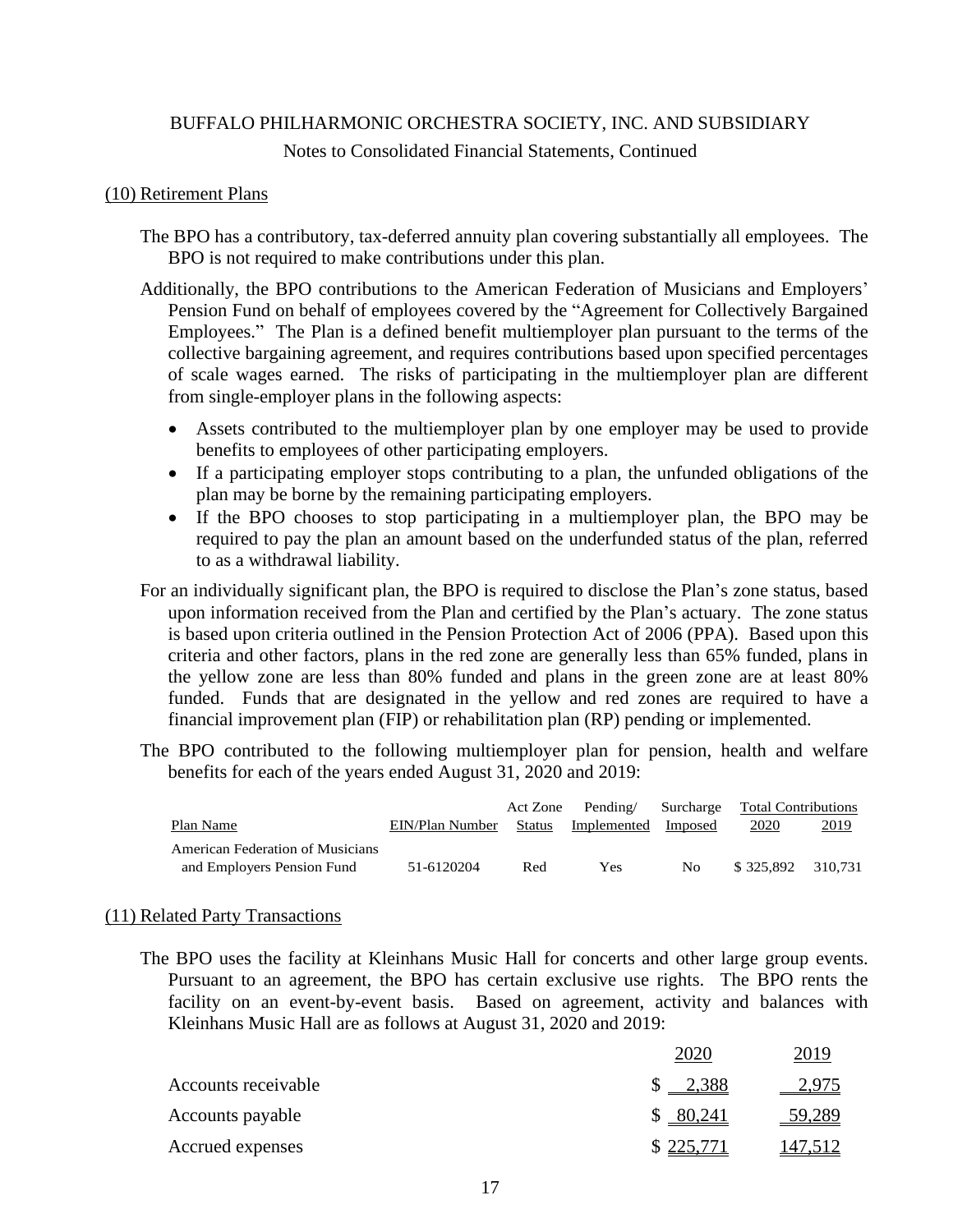# Schedule 1

# BUFFALO PHILHARMONIC ORCHESTRA SOCIETY, INC. AND SUBSIDIARY Consolidating Statement of Financial Position August 31, 2020

|                                               | <b>Buffalo</b>  |               |              |            |
|-----------------------------------------------|-----------------|---------------|--------------|------------|
|                                               | Philharmonic    |               |              |            |
|                                               | Orchestra       | 786 Delaware, |              |            |
| <b>Assets</b>                                 | Society, Inc.   | <b>LLC</b>    | Eliminations | Total      |
| Current assets:                               |                 |               |              |            |
| Cash and equivalents                          | 1,156,189<br>\$ | 41,580        |              | 1,197,769  |
| Investments                                   | 628,545         |               |              | 628,545    |
| Pledges receivable                            | 150,198         |               |              | 150,198    |
| Grants and other receivables                  | 203,818         | 2,395         |              | 206,213    |
| Prepaid expenses and other current assets     | 276,987         |               |              | 276,987    |
| Total current assets                          | 2,415,737       | 43,975        |              | 2,459,712  |
| Property and equipment, at cost               | 1,154,615       | 2,550,000     |              | 3,704,615  |
| Less accumulated depreciation                 | (866, 480)      | (112, 171)    |              | (978, 651) |
| Net property and equipment                    | 288,135         | 2,437,829     |              | 2,725,964  |
| Noncurrent portion of pledges receivable, net | 182,460         |               |              | 182,460    |
| Assets held in trust                          | 36,119,914      |               |              | 36,119,914 |
| <b>Total assets</b>                           | \$39,006,246    | 2,481,804     |              | 41,488,050 |
| Liabilities and Net Assets                    |                 |               |              |            |
| Current liabilities:                          |                 |               |              |            |
| Accounts payable                              | 153,718         | 3,500         |              | 157,218    |
| Due to Buffalo Philharmonic Orchestra         |                 |               |              |            |
| Foundation, Inc.                              | 58,025          |               |              | 58,025     |
| Accrued expenses                              | 580,426         |               |              | 580,426    |
| Deferred revenue                              | 1,565,422       |               |              | 1,565,422  |
| Total current liabilities                     | 2,357,591       | 3,500         |              | 2,361,091  |
| Net assets:                                   |                 |               |              |            |
| Without donor restrictions                    | (424, 879)      | 2,478,304     |              | 2,053,425  |
| With donor restrictions                       | 37,073,534      |               |              | 37,073,534 |
| Total net assets                              | 36,648,655      | 2,478,304     |              | 39,126,959 |
| Total liabilities and net assets              | \$39,006,246    | 2,481,804     |              | 41,488,050 |